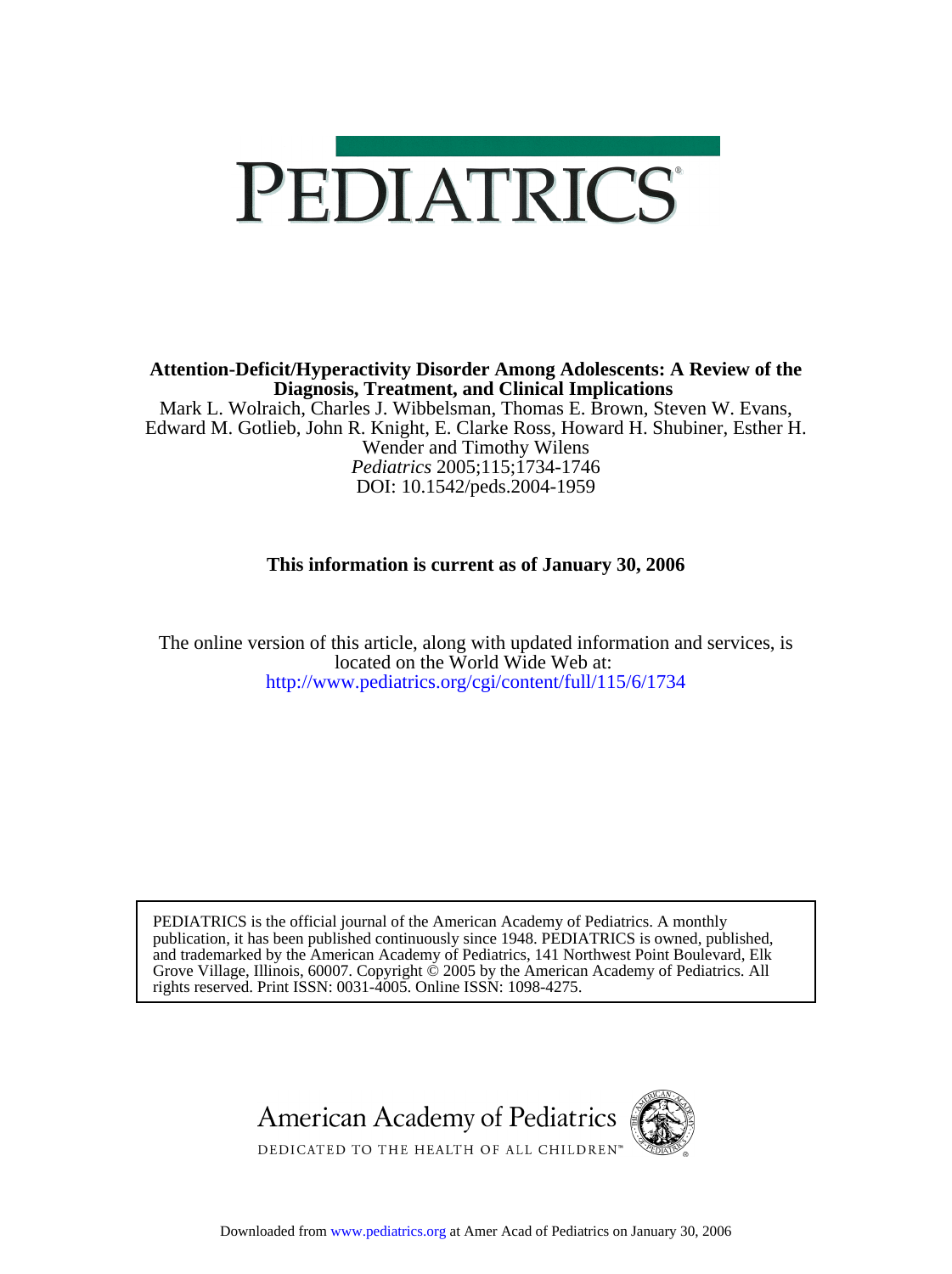# **Attention-Deficit/Hyperactivity Disorder Among Adolescents: A Review of the Diagnosis, Treatment, and Clinical Implications**

Mark L. Wolraich, MD\*; Charles J. Wibbelsman, MD‡; Thomas E. Brown, PhD§; Steven W. Evans, PhD||; Edward M. Gotlieb, MD¶; John R. Knight, MD#; E. Clarke Ross, DPA\*\*; Howard H. Shubiner, MD‡‡; Esther H. Wender, MD§§; and Timothy Wilens, MD#

**ABSTRACT. Attention-deficit/hyperactivity disorder (ADHD) is the most common mental disorder in childhood, and primary care clinicians provide a major component of the care for children with ADHD. However, because of limited available evidence, the American Academy of Pediatrics guidelines did not include adolescents and young adults. Contrary to previous beliefs, it has become clear that, in most cases, ADHD does not resolve once children enter puberty. This article reviews the current evidence about the diagnosis and treatment of adolescents and young adults with ADHD and describes how the information informs practice. It describes some of the unique characteristics observed among adolescents, as well as how the core symptoms change with maturity. The diagnostic process is discussed, as well as approaches to the care of adolescents to improve adherences. Both psychosocial and pharmacologic interventions are reviewed, and there is a discussion of these patients' transition into young adulthood. The article also indicates that research is needed to identify the unique adolescent characteristics of ADHD and effective psychosocial and pharmacologic treatments.** *Pediatrics* **2005;115:1734–1746;** *attention-deficit/hyperactivity disorder, ADHD, adolescents, diagnosis, treatment.*

ABBREVIATIONS. ADHD, attention-deficit/hyperactivity disorder; ADD, attention-deficit disorder.

From \*University of Oklahoma Health Sciences Center, Oklahoma City, Oklahoma; ‡Kaiser Permenente San Francisco, San Francisco, California; §Yale University School of Medicine, New Haven, Connecticut; |James Madison University, Harrisonburg, Virginia; ¶Emory University Schools of Medicine and Nursing, Atlanta, Georgia; #Harvard Medical School, Cambridge, Massachusetts; \*\*Children and Adults With Attention Deficit/Hyperactivity Disorder, Landover, Maryland; ‡‡Providence Hospital, Mobile, Alabama; and §§University of Washington, Seattle, Washington.

Accepted for publication Jan 24, 2005. doi:10.1542/peds.2004-1959

Conflicts of interest: Dr Wolraich is a consultant for Lilly, Shire, and McNeil and receives research support from Shire and Lilly; Dr Brown receives

research support from Lilly, GlaxoSmithKline, and McNeil, is a consultant for McNeil, Lilly, Novartis, and Shire, and is a speaker for Lilly, Janssen Cilag, McNeil, Novartis, Shire, and Wyeth; Dr Gotlieb receives research support from Shire and Novartis and is a speaker for Novartis and Lilly; Dr Schubiner is a consultant and speaker for McNeil, Lilly, and Shire; and Dr Wilens receives research support and is a speaker and consultant for Abbott, Alza/McNeil, Celltech, GlaxoSmithKline, Janssen, Lilly, Neurosearch, Novartis, Pfizer, Shire, National Institute on Drug Abuse, National Institute of Mental Health, and National Institute of Child Health and Human Development.

Address correspondence to Mark L. Wolraich, MD, Oklahoma University Child Study Center, 1100 NE 13th St, Oklahoma City, OK 73117. E-mail: mark-wolraich@ouhsc.edu

PEDIATRICS (ISSN 0031 4005). Copyright © 2005 by the American Academy of Pediatrics.

**A** the most common mental disorder (ADHD) is the most common mental disorder in child-hood,<sup>1</sup> and primary care clinicians provide a major component of the care for children with is the most common mental disorder in child- $\text{Mod}_t$ <sup>1</sup> and primary care clinicians provide a ADHD.2 To improve the care of those children, the American Academy of Pediatrics developed practice guidelines for the diagnosis and treatment of ADHD among children 6 to 12 years of age who are evaluated by primary care clinicians.<sup>2,3</sup> However, because of limited available evidence, the guidelines did not include adolescents and young adults.

Contrary to early views of the disorder that indicated that it might represent a maturational lag and suggested that children would grow out of it, $4$  it has become clear that, in most cases, ADHD does not resolve once children enter puberty. For the majority of children diagnosed with ADHD, as many as  $65\%$ ,<sup>5,6</sup> the diagnosis persists into adolescence. When the diagnosis of ADHD is made during childhood, the task for clinicians is to continue treatment as long as needed. However, some adolescents present without having been diagnosed, and the symptoms of the disorder may be subtler during the teenage years. Therefore, it is important for clinicians who care for adolescents and young adults to be knowledgeable about diagnosing and treating ADHD. It is the intent of this article to review the current evidence about the diagnosis and treatment of adolescents and young adults with ADHD and to indicate how the information informs practice.

### **CLINICAL PICTURE**

#### **Clinical Manifestations in Adolescence**

The most obvious adolescents to identify as needing treatment are those who were diagnosed with ADHD in childhood. Studies have shown repeatedly that the majority of those diagnosed with ADHD while in elementary school continue to have significant manifestations of ADHD throughout adolescence and continue to need treatment. $\frac{5}{6}$  Many studies have also shown that the most salient manifestations of ADHD change during adolescence. Hyperactivity, although still present, becomes much less visible during this age period.7 Academic problems that might have been less noticeable or were treated effectively during elementary school may become much more of a problem. In middle school and high school, cognitive demands increase significantly, and the adolescent is expected to become more independent of adult supervision.<sup>8</sup> Students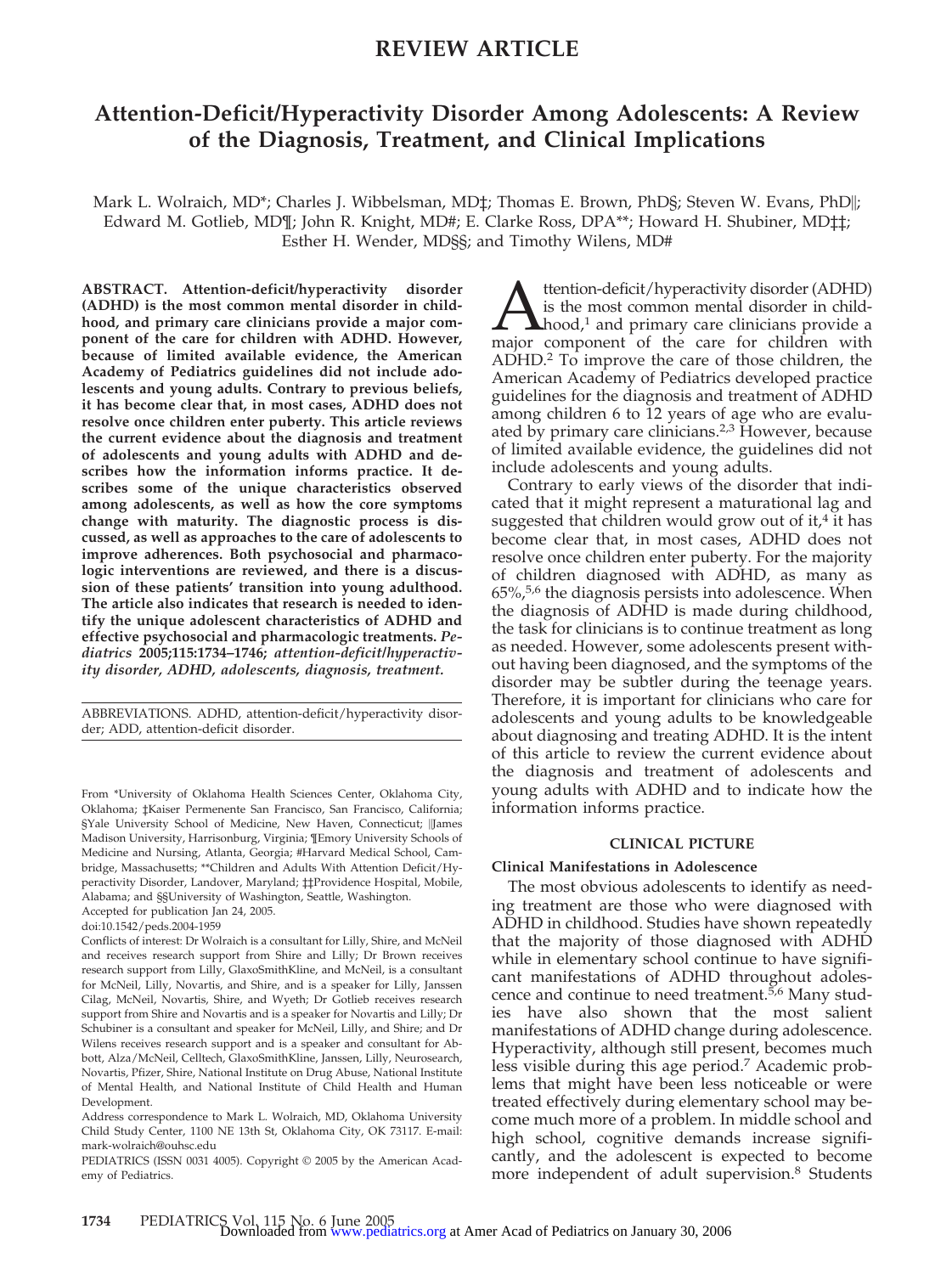are exposed to multiple teachers and classes, and the amount of assigned homework increases. Finally, problems with peer relationships become more obvious as the social environment changes with adolescence and peer interactions assume a new importance.

These changes in context, expectations, and maturation result in very different case presentations than among school-aged children. In fact, the diagnosis of ADHD may be missed if an adolescent has the predominantly inattentive subtype.<sup>9</sup> Although studies addressing differences between the subtypes with an adolescent population do not exist, it is our clinical impression that many of the differences reported for children persist in adolescence. For example, children with the inattentive subtype have been described by teachers as exhibiting less disruptive behavior but higher degrees of social impairment, unhappiness, and anxiety or depression, compared with children with the combined type.<sup>10</sup> These problems may produce greater impairment in adolescence than in childhood because the demands for independence and the complexity of social functioning increase. Similarly, Milich et al<sup>11</sup> summarized data indicating that the age of referral and recognition of the problem is older for children with the inattentive type, compared with the combined type. These children are more likely to be female than are children with the combined type, although male students still outnumber female subjects.<sup>11</sup> The absence of disruptive behavior problems in this group disguises its identity, but these adolescents suffer significantly from problems such as disorganization, inability to follow through on academic tasks, and difficulty sustaining attention for extended academic projects.

### **Other Characteristics of Adolescents With ADHD**

Adolescents with ADHD often seem emotionally immature, compared with their same-age peers.<sup>12</sup> They often do best when interacting with younger children or in the environment of adults who tolerate their immature behaviors. Adolescents and children with ADHD often display affect, both negative and positive, that is excessive for the situation.13 The symptoms include becoming frustrated easily and having a "short fuse," with sudden outbursts of anger. In the extreme, the symptoms reflect co-occurring oppositional defiant disorder, as described below. Cognitive impairments become increasingly problematic during adolescence. These impairments may have widespread effects that often seem like behavioral problems and are not recognized as part of the ADHD. The adolescents procrastinate and, after having started, are distracted easily or have difficulty tracking and completing their projects, especially when the task requires a good deal of time and effort.14

Children with ADHD have been reported to have significant sleep disturbances, unrelated to medication status, that are characterized by dyssomnias, parasomnias, and sleep-related involuntary movements.15 Sleep disturbances among adolescents with ADHD have not been studied as thoroughly as has been the case with children and are complicated by the fact that adolescence is a developmental period that often includes sleep disturbances.16 Although stimulant medication does disrupt the sleep of adolescents with ADHD frequently,<sup>16</sup> it is important for prescribing physicians to establish a baseline of sleep behavior before initiating stimulant treatment, to provide a valid comparison for the determination of medication-induced sleep disturbances.

### **Co-occurring Disorders**

Between 25% and 75% of adolescents with ADHD also meet diagnostic criteria for oppositional defiant disorder or conduct disorder,<sup>17</sup> which results in significant additional impairment that increases the difficulty of treating these adolescents. Others reported similar increased risk for conduct disorder and increased risk for adolescents with ADHD to meet diagnostic criteria for a substance use disorder or mood disorder.<sup>18</sup> Long-term follow-up studies of children diagnosed with ADHD found that, in late adolescence and early adulthood, there is increased risk for antisocial personality disorder,19–22 substance use disorders, and depression.<sup>19</sup> In a sample of 9- to 16-year-old subjects who met criteria for attention-deficit disorder (ADD) with or without hyperactivity,23 48% had comorbid depression/dysthymic disorder, 36% had comorbid oppositional defiant disorder/conduct disorder, and 36% had comorbid anxiety disorder. These incidence rates are comparable to the Multimodal Treatment Study of ADHD data for younger children regarding the comorbidity of anxiety and oppositional defiant disorder with ADHD but reflect a 12-fold increase in the reported incidence of depressive/dysthymic symptoms, with an incidence that is much closer to that found for depressive comorbidity in samples of adults with ADHD.<sup>24</sup> The high rate of comorbidity makes working with these comorbid disorders an inevitable part of treating adolescents with ADHD, leading to a need for assessment and treatment that target a range of impairments.

### **Cognitive Deficits**

In addition, children and adolescents with mild to moderate degrees of mental retardation, for example, may have behavioral symptoms consistent with a diagnosis of ADHD and may also respond to medication and other ADHD treatments.<sup>25</sup> Although the *Diagnostic and Statistical Manual of Mental Disorders*, *Fourth Edition*, <sup>9</sup> excludes individuals with pervasive developmental disorders from having a co-occurring diagnosis of ADHD, children and adolescents with these disorders may also have symptoms of ADHD and may benefit from treatment for this condition as well as treatment for their pervasive developmental disorders.

### **Oppositional Defiant Disorder**

The most noticeable psychiatric disorder that often occurs with ADHD in adolescence is oppositional defiant disorder. Adolescents with oppositional defiant disorder are chronically much more argumentative, negativistic, and defiant than most other ad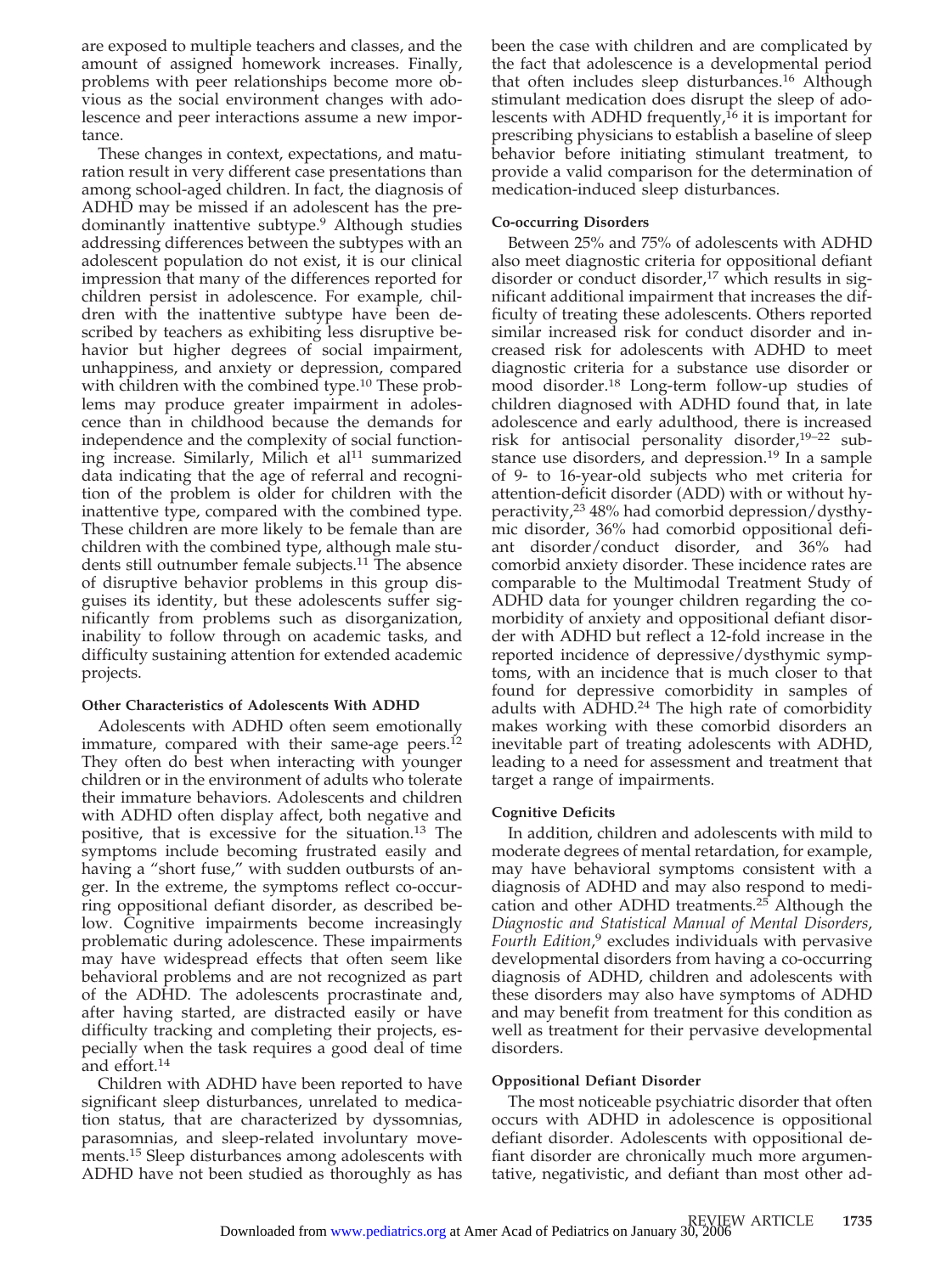olescents, even most others with ADHD.26 Although most adolescents with ADHD and oppositional defiant disorder do not manifest the more severe behavioral problems of conduct disorder, a serious pattern of delinquent behavior, those with oppositional defiant disorder often suffer significant problems in school, family, and social relationships. A central factor underlying this disorder is impairment in the adolescent's ability to modulate and to cope with the routine frustrations of daily life.

### **Anxiety Disorders**

Children with anxiety disorders may be tense and chronically anxious, quick to panic and often asking for reassurance, or they may tend to be socially phobic, extremely shy, and avoidant of unstructured interactions with any unfamiliar persons.<sup>9</sup> Others with ADHD may have obsessive-compulsive disorder, characterized by persistent obsessional fears that remain unspoken or tightly constrained by compulsive behaviors of checking, repeating, counting, cleaning, arranging, or hoarding that may be carried on only in private.9 Adolescents with comorbid ADHD and anxiety may present a complicated clinical picture, because these disorders are characterized by thinking too little (ADHD) and thinking too much (anxiety). Careful assessment is important when attempting to diagnose these comorbid conditions.

### **Mood Disorders**

ADHD is also associated with an elevated risk of dysthymia, sometimes in combination with anxiety disorders or oppositional defiant disorder.<sup>27</sup> These disorders may be manifested by persistent profound unhappiness, with weeks and months of being unable to find any real pleasure, even in activities that once were enjoyable. The unhappiness may manifest as a persistently irritable mood. Dysthymic symptoms often are alleviated among adolescents who receive effective treatment for their ADHD but, in cases in which such symptoms persist despite effective ADHD interventions, specific counseling and medication treatment for depressive symptoms may be indicated.28 Symptoms such as hypersomnia or hyposomnia, extremes of excessive or insufficient appetite, marked loss of energy, intense feelings of worthlessness, and persistent feelings of "not caring any more" may indicate the presence of comorbid major depressive disorder.<sup>9</sup> This is a potentially lifethreatening comorbid condition, because the combination of depression and a disruptive behavior disorder has been identified as a particularly high-risk condition for a suicide attempt.<sup>29</sup> As a result, screening for depression among patients diagnosed as having ADHD is highly recommended. When signs of this morbid syndrome appear, careful assessment of depressive severity and the risk of self-injurious or life-threatening behaviors is needed, and conventional ADHD treatments alone are not likely to be sufficient.

There is a great deal of debate about the overlap of bipolar disorder and ADHD<sup>30</sup> and, until an accepted definition and diagnostic criteria appropriate for

children and adolescents are developed, this debate will probably continue. Generally, bipolar disorder can be distinguished from severe ADHD by the presence of elated mood, grandiosity, flight of ideas or racing thoughts, and a decreased need for sleep.<sup>31</sup> Whenever possible, adolescents with complicated psychiatric presentations related to both ADHD and bipolar disorder should be referred to specialists in the area.

### **Substance Use and Abuse**

Children with ADHD are at increased risk for developing substance abuse as they grow older. Studies of adults with substance use disorders<sup>9</sup> show an overrepresentation of those with ADHD, with several reports indicating that between 15% and 25% of adults with substance use disorders have ADHD.<sup>32,33</sup> The presence of ADHD is also associated with greater severity of substance use disorders, including higher rates of substance-related motor vehicle accidents and treatment episodes.<sup>33-35</sup> One study found that the risk of developing substance use disorders over the lifespan for individuals with ADHD was twice that of individuals without ADHD.<sup>36</sup>

Prospective studies of children with ADHD found increased drinking and risk of substance use disorders during adolescence, which might be compounded by co-occurring conduct disorder or bipolar disorder.<sup>34,37-39</sup> In addition, individuals with ADHD start smoking at a younger age $40$  and have higher rates of smoking than do individuals without ADHD.<sup>41</sup> Although adolescents with ADHD are at greater risk of substance use, the evidence suggests that appropriate treatment of ADHD, including the use of psychostimulant medication, does not increase that risk. A recent meta-analysis by Wilens,<sup>42</sup> which identified a total of 7 studies on this topic, found that stimulant pharmacotherapy was protective with respect to substance use disorders later in life (odds ratio: 1.9) and the effect was stronger among adolescents, compared with adults.

When the question of ADHD first arises during the adolescent years among individuals without previous diagnoses, the presence of substance use confounds the diagnostic process. Recurrent use of alcohol or drugs, including cannabis, may cause inattentiveness and other cognitive impairments.<sup>43-46</sup> Clinicians should therefore be cautious in making an ADHD diagnosis during adolescence when substance use is present and childhood symptoms are absent. It may be best to reassess an adolescent suspected of having ADHD after at least a 1-month period of abstinence from all psychoactive drugs.

### **ASSESSMENT AND DIAGNOSIS**

Assessment of ADHD among adolescents is often more challenging than assessment among younger children. Students in preschool and early elementary grades are usually supervised closely by parents and, for most of the school day, by 1 teacher, who is able to observe much of the child's academic performance and social interaction. Observations by parents and the primary classroom teacher are usually a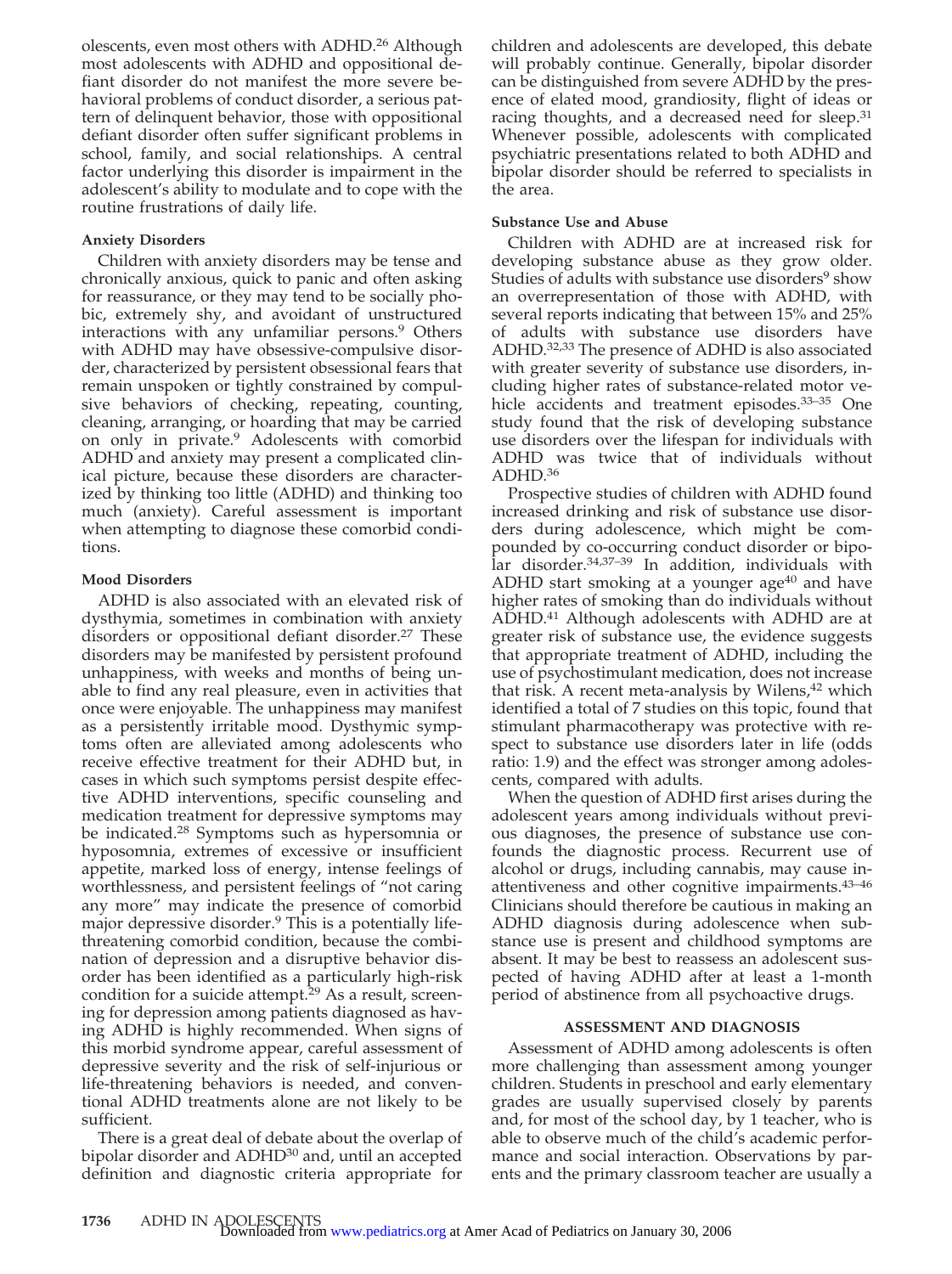rich source of information to guide assessment for possible ADHD among younger children.

In contrast, adolescents usually have 5 to 7 different teachers, each of whom are responsible for 100 to 150 students and see each student for just a small portion of each school day. Outside school, adolescents are often involved in many activities where parents have very little direct contact to observe details of their strengths and problems. Parents can usually provide helpful information about homework patterns, school grades, and daily routines of their adolescent son or daughter but little direct information on school function, social interactions, and peer relationships.

A study by Mitsis et al<sup>47</sup> reported that parentteacher agreement regarding the diagnosis of ADHD was only moderate (74%). Teachers tended to report a greater number of school symptoms than did parents, and parent reports of school behaviors were found to be influenced by their observations of behaviors in the home. The authors concluded that parent reports of ADHD behaviors in school settings are not an adequate substitute for direct teacher input. The subjects in that study were in elementary school, and parents frequently profess to know more about their child's behavior at the elementary school level than at the middle or high school level, which suggests that parent reports of school behaviors may be more inadequate in secondary schools than they were found to be in elementary school. Adolescents' needs for independence and privacy make it even more difficult for parents to obtain information about how their son or daughter is really doing in school, extracurricular activities, and social relationships.

Although obtaining assessment information from secondary school teachers may be important, there are many obstacles. First, teacher ratings do not provide information on symptoms and functioning manifested in less-structured settings such as the cafeteria, hallway, and bus. Second, inter-rater reliability is poor with secondary school teachers.<sup>48</sup> Agreement is best for questions pertaining to hyperactivity and academic progress and improves over the academic year from fall to spring semesters.<sup>49</sup> Given these problems, clinicians are encouraged to collect information from multiple teachers and from other sources such as counselors. If the adolescent has an individual education plan or 504 plan,<sup>50</sup> then it may be possible to receive help from the school in organizing the assessment effort.

Given the limitations of teacher and parent reports, it would be ideal if adolescents could provide reliable self-reports about symptoms and impairment; however, this does not seem to be the case. Consistent with studies reporting information for younger children, adolescents with ADHD tend to under-report dramatically their level of impairment and symptoms.51–53 Interviewing adolescents and using self-report scales such as the Brown ADD Scales for Adolescents<sup>54</sup> or the Conners-Wells Adolescent Self-Report Scale<sup>55</sup> remain important components of the clinical evaluation. However, the information should be interpreted with the understanding that frequently it is an under-representation of impairment.

The presenting problems of adolescents continue to include many of the same behaviors as exhibited by children with ADHD. Their context, complexity, and potential for serious harm, however, change considerably. As a result, assessment and treatment must address not only the core symptoms of the disorder but also associated sequelae, including academic problems, impaired peer relationships, delinquent behavior, dangerous driving, substance use, impulsive sexual activity, and defiance.<sup>8,56</sup>

ADHD evaluation of an adolescent should include a review of recent report cards and school progress reports, especially noting patterns in teacher comments, and a review of psychoeducational testing results, if testing has already been completed. Reviewing previous school reports may be helpful in documenting problems before the age of 7 years. Psychoeducational testing cannot establish an ADHD diagnosis, but it may offer useful information. Results can indicate the range of an adolescent's cognitive abilities and can identify specific areas of strengths and weaknesses. Extensive batteries of neuropsychologic tests are usually not indicated for assessment of ADHD, unless there are questions about other neurologic impairments.

Adolescents with ADHD may be eligible for special education services under the category of "Other Health Impaired."50 They are also at elevated risk for specific learning disorders involving reading, math, and/or written expression.57 It can be helpful for clinicians to encourage parents to request, in writing, that the school complete a multidisciplinary evaluation if there are problems with their child at school. The process can be aided by a report from the clinician documenting the diagnosis of ADHD. If school personnel initiate the evaluation process, then they are likely to include an individually administered achievement test such as the Wechsler Individual Achievement Test-Second Edition or Woodcock-Johnson Achievement Tests-Third Edition, to be compared with the student's grades and ability, as measured with an individually administered IQ test, to determine the presence or absence of impairment. Definitions of impairment vary according to the state and school district, but some comparison of these scores is used frequently to determine impairment.

Adequate assessment for ADHD among adolescents requires screening for other psychiatric disorders. As noted above, individuals with ADHD have two- to fivefold greater risk of developing  $\geq 1$  additional psychiatric disorder at some point in their lives, and many have multiple disorders, with onsets at various points in the life cycle. Broad-based rating scales such as the Child Behavior Check List<sup>58</sup> or the Behavior Assessment System for Children<sup>59</sup> are standardized scales to screen for possible co-occurring disorders. The Brown ADD Diagnostic Form for Adolescents-Revised<sup>54</sup> and an interview outline in a book by Robin<sup>60</sup> provide probe questions that can be used to inquire about indicators of possible co-occurring disorders.

Evaluating clinicians should also ask the parents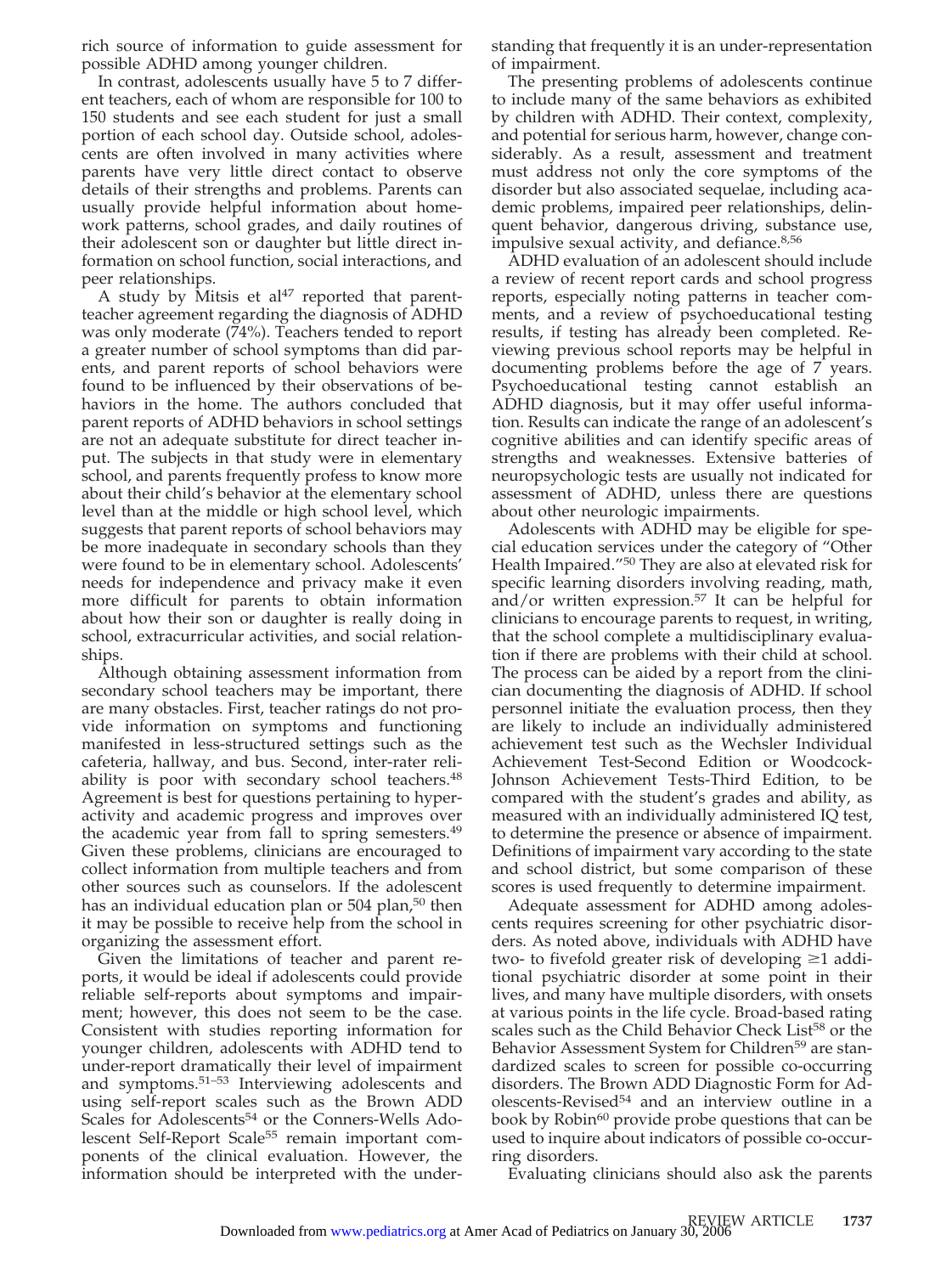and, privately, the adolescent about risk-taking behaviors. These behaviors include the use of tobacco, marijuana, alcohol, and other drugs and association with others who tend to engage in illegal or dangerous behaviors. For those old enough to drive a motor vehicle, clinicians should inquire about attitudes and behaviors when driving (eg, speeding). Adolescents with ADHD are at increased risk of having car accidents associated with injuries.<sup>61</sup> To obtain adequate information about driving habits, pediatricians usually need to reassure adolescents that confidential disclosures will not be passed back to the parents.

#### **TREATMENT**

#### **Treatment Model**

The National Initiative for Children's Healthcare Quality, adapting a "chronic care model"62,63 from the work of others, proposed that children with ADHD, including teens and adolescents, and their families require  $\geq 6$  supports in addition to an individualized and appropriate clinically based program.62,63 These supports are (1) community resources and policies (such as schools), (2) health care systems and organizations (such as health insurance), (3) clinical information systems (such as public health community-based monitoring), (4) decision support, ie, application of evidence-based guidelines such as the American Academy of Pediatrics ADHD assessment and treatment guidelines, (5) delivery system design, ie, planned interventions by a coordinated, multidisciplinary, professional team, and (6) family and self-management support; families and individuals are those who must implement treatment interventions, and such individuals must be educated adequately about these treatments. The following review refers to these supports and is consistent with treatment characterized as a chronic care model.

### **Education and Adherence**

All individuals with ADHD need a basic understanding of the disorder, including the fact that this is a neurobiological disorder. It may be helpful to "destigmatize" ADHD by comparing it with a lessstigmatizing condition such as poor eyesight or asthma. With these conditions, individuals are not deemed to be at fault for having the disorder, because they were born with it. However, individuals can be limited in life by the disorder unless it is treated. People who have these disorders need to be reminded frequently that they are not "bad," "damaged," "stupid," or "mentally deranged," just people who need help in certain areas. Having ADHD is no different. It is also critical to inform adolescents that having ADHD is not a reflection of their intelligence.

Adolescents with ADHD may have negative attitudes toward medication use and may be nonadherent with pharmacotherapies. In their longitudinal follow-up study of 358 clinic-referred children with ADHD, Pelham, Molina, and co-workers<sup>64</sup> reported that psychoactive medication usage decreased precipitously throughout adolescence, which indicates that stimulants or other psychoactive medications become an increasingly unpopular method of treatment as children mature beyond the elementary school period. In their sample, among the 87% of children who were medicated at some time in their lives, 27.9% had stopped taking medication by the age of 11 years and 67.9% had stopped by the age of 15 years. Starting medication in this age range was uncommon. Only 0.7% to 4.7% of the sample began taking medication between the ages of 11 and 15 years. Most individuals (86.5%) had started taking medication by the age of 10 years. Finally, one half of the participants in that study were in the adolescent age range at the time of their interviews (1998 –2000), which suggests that recently improved, long-acting, stimulant preparations were available and might not ameliorate adolescent discontent with medication treatment for ADHD. In a separate, 3-year, longitudinal study, $65$  it was reported that 48% of the children between the ages of 9 and 15 years had discontinued medication. Age was a significant moderator of adherence, such that older children were less likely to be continuing with their medication.

The lack of treatment adherence is not always obvious to prescribing physicians, because it may be manifested by the absence of visits. Unless the physician is monitoring the patient in such a way as to note omissions and to follow up actively when they occur, the discontinuation of therapies may go unnoticed. When children reach adolescence, they are better able to defy parent requests; this is accompanied frequently by a belief that they do not have a problem and therefore do not need treatment.

Physicians and parents can often be frustrated by a lack of adherence to prescribed regimens when they have a strong belief in the value of behavioral and medical interventions for ADHD but have little control over whether the adolescent will actually take the medications or follow behavioral contracts.<sup>66</sup> Important factors promoting adherence include selfconcept, $67,68$  family stability, $69-72$ , internal locus of control,68,70,73 increased motivation,74,75 simplified medication regimens,<sup>76</sup> lack of adverse effects,<sup>70,77-79</sup> and characteristics of the doctor-patient relationship, such as the physician's verbal and nonverbal communication skills and satisfaction of both the patient and the physician.<sup>80</sup> The use of motivational interviewing techniques by physicians can help adolescents feel in control and make their own decisions about the use of medications and behavioral interventions<sup>81-85</sup> (although the techniques have not been evaluated among adolescents with ADHD). This use can help diminish resistance and activate the motivation of the adolescents, 2 critical factors in successful treatment.<sup>86</sup> If an adolescent prefers to forego medication at a given time, it may be helpful to concur and then to develop a plan with the adolescent that helps him or her achieve goals through the use of tutors, behavioral interventions, organizational help, or whatever he or she thinks will help. A reevaluation of this plan in 2 to 4 weeks can identify whether it is working and what needs to be changed. If the adolescent chooses to start medication at a later time, it is at his or her request and the physician may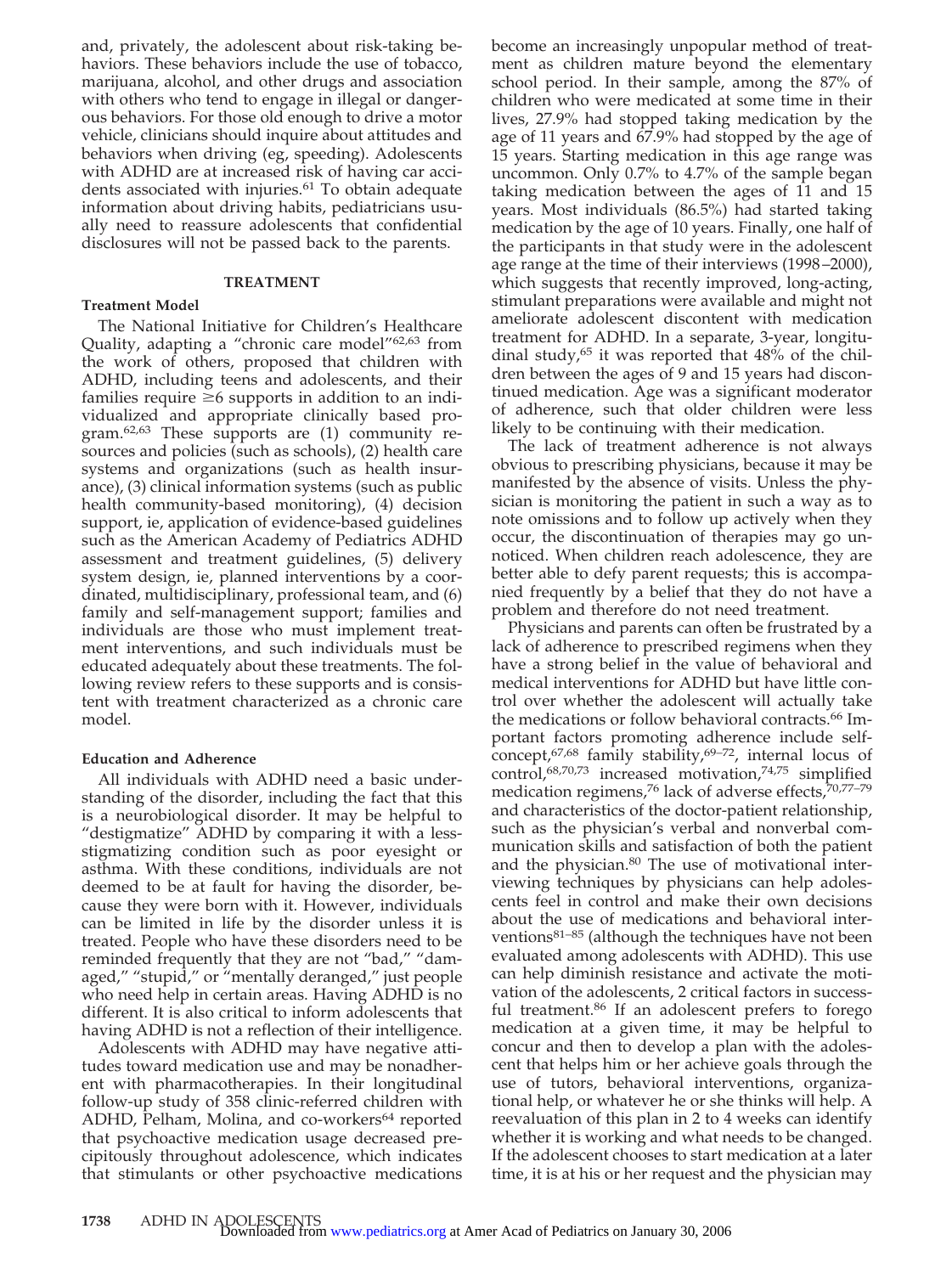then be seen as an ally, rather than as an enforcer and an authority figure.

### **Medication**

The pharmacologic management of ADHD relies on agents that affect dopaminergic and noradrenergic neurotransmission, namely, the stimulants, antidepressants, and antihypertensives.87–88 A new agent, a noradrenergic reuptake inhibitor, has also become available.

The most commonly used stimulants are methylphenidate (Ritalin, Ritalin LA, Ritalin SR, Concerta, Focalin, Methylin, Methylin ER, Metadate ER, and Metadate CD) and amphetamine compounds (Adderall, Adderall XR, Dexedrine, Dexedrine Spansule, and DextroStat). Stimulants have been shown to be effective for  $\sim$ 70% of adolescents and seem to operate in a dose-dependent manner in improving cognition and behavior.89,90 The beneficial effects of stimulants are of similar quality and magnitude for adolescents of both genders and for younger and older children.91 Immediate-release preparations of methylphenidate and amphetamine are available in generic form. The extended-release formulations provide longer durations of action, resulting in the need for fewer daily administrations, elimination of school administrations, and thus fewer adherence issues and less potential for diversion and abuse. The extended-release preparations of the stimulants have durations of action that start  $\sim$ 30 minutes after dosing and last 8 hours (Ritalin LA and Metadate CD) to 12 hours (Concerta and Adderall XR). Dosing starts at the lowest dose available. Doses exceeding those approved by the Food and Drug Administration have been used clinically. A recent multisite study of OROS methylphenidate with adolescents demonstrated that one third of the participants experienced the best efficacy with 72 mg daily, with good tolerability.<sup>92</sup>

There seems to be a dose-response relationship for both behavioral and cognitive effects of the stimulants among youths with ADHD,<sup>89,93</sup> as well as for the most commonly reported short-term adverse effects, such as appetite suppression, sleep disturbances, and abdominal pain.89,94,95 Long-term adverse effects remain controversial, with mixed literature findings indicating only a weak association with motor tic development and variable results regarding height/weight decrement among prepubertal youths with ADHD.88,94,96

Survey studies suggest that diversion of stimulants, especially immediate-release preparations, continues to be noteworthy.97–99 Medications may be abused orally or by grinding them into powder and then administering them through nasal insufflation. Psychostimulant medications may also be diverted to peers, either as a "favor" to friends or for financial profit. For example, in a survey of junior and senior high students who were prescribed stimulants,<sup>100</sup> 7% had sold (diverted) their medications. Similarly, diversion of stimulants to young adults presumably without ADHD seems problematic.<sup>101</sup> Survey studies with college students indicated that  $\sim$ 11% of students without ADHD reported using methyl-

phenidate or amphetamine recreationally (including intranasally).<sup>102</sup> Recently Wilens<sup>97</sup> presented data indicating that 11% of older adolescents and collegeaged students were diverting their stimulants. Interestingly, diversion was exclusively with immediaterelease but not extended-release stimulants and was confined largely to those with concurrent substance abuse or conduct disorder. More disturbingly, Low and Gendaszek<sup>98</sup> reported that, in a survey study of 150 undergraduate students (ADHD status not assessed) at Bates College, 4% had misused amphetamine compounds, 7% methylphenidate, and 24% both (total of 36%). As a comparison with another abused substance, one third of subjects in that sample also admitted using cocaine. However, as noted above, recently published evidence indicates that pharmacotherapy of ADHD does not increase the risk for substance abuse among individuals with ADHD but seems to reduce the risk for substance abuse by one half.99

Atomoxetine (Strattera) is a recently approved, nonstimulant agent that has been approved for adolescents with ADHD. Atomoxetine is a highly specific, noradrenergic reuptake inhibitor with efficacy for ADHD.<sup>100,101</sup> Moreover, atomoxetine seems to have efficacy for ADHD plus co-occurring disorders such as anxiety, tics, and depression. Atomoxetine has been shown to have similar efficacy and tolerability (side-effect profile) among adolescents, relative to more prototypic school-aged children with ADHD. In addition, long-term data indicate continued effectiveness with normal growth in height and weight and no unexpected adverse events occurring over 2 years.101

Atomoxetine demonstrates no abuse liability and is unscheduled by the Drug Enforcement Administration. Atomoxetine can be dosed once or twice daily; it should be initiated at a dose no higher than 0.5 mg/kg per day and increased to 1.2 mg/kg per day in 2 weeks. The peak efficacy of the medication seems to develop over 2 to 6 weeks. If adolescents continue to manifest symptoms, then the dose of atomoxetine can be increased to 1.4 mg/kg per day (100 mg per day) (Food and Drug Administrationapproved dosing) to 1.8 mg/kg per day (maximal dose evaluated in clinical studies).100,101 The effects of atomoxetine are more gradual than those experienced primarily with stimulant medications.

Adverse effects of atomoxetine among adolescents (as among younger children) include sedation (usually noted during initial titration), appetite suppression, nausea, vomiting, and headaches. Most shortterm adverse effects can be managed by changing the time of administration of the medication. Most recently, rare occurrences of hepatotoxicity that resolves when the medication is stopped have been reported (Lilly, personal communication). Data on the long-term adverse effects of atomoxetine are limited. There do not seem to be drug interactions with the stimulants, a combination that might be very helpful in refractory cases of ADHD. Case reports of this combination have been published,<sup>102</sup> but there have been no formal studies of the effects of combined therapy. Atomoxetine doses should be re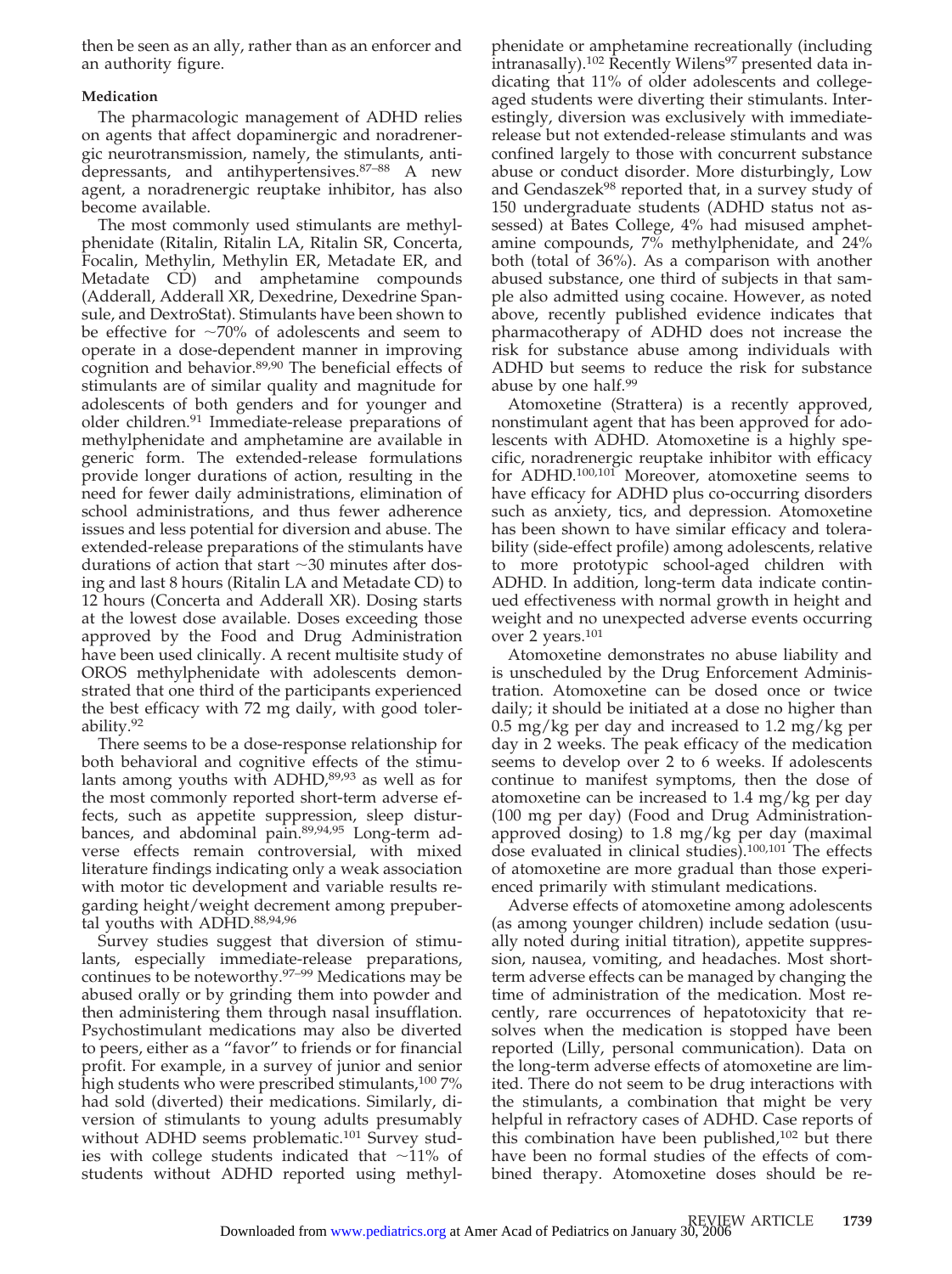duced if the drug is administered with agents that inhibit the cytochrome P450 microsomal enzyme system, such as paroxetine (Paxil). Until additional evidence defines its safety and efficacy, the drug should be considered for adolescents with conditions unresponsive to stimulants, those with a preference for a nonstimulant, and those for whom there is concern about abuse by the patient or family members.

The antidepressants are off-label and are considered second-line medications for ADHD. The tricyclic antidepressants, eg, imipramine (Tofranil), desipramine (Norpramine), and nortriptyline (Pamelor), block the reuptake of neurotransmitters including norepinephrine. Tricyclic antidepressants are effective in controlling behavioral problems and improving cognitive impairments associated with ADHD but are less effective than the majority of stimulants, particularly for cognitive impairments.<sup>88</sup> Desipramine and nortriptyline were shown in published reports to have both short-term and long-term effects among adolescents.<sup>103,104</sup> The tricyclic antidepressants should be considered only when adequate trials with both stimulant medications (amphetamine compounds and methylphenidate) have failed, atomoxetine is ineffective, and behavioral interventions have been tried. Dosing of the tricyclic antidepressants starts with 25 mg daily and is titrated upward slowly to a maximum of 5 mg/kg per day (2 mg/kg per day for nortriptyline).104 Common adverse effects among adolescents include sedation, weight gain, dry mouth, constipation, and headache. Four deaths among children with ADHD (including 1 adolescent) who were treated with desipramine were reported.105 However, independent evaluation of those cases failed to support a causal link.<sup>106</sup> Because minor increases in heart rate and the electrocardiographic intervals are predictable with tricyclic antidepressants, electrocardiographic monitoring at baseline and at the therapeutic dose is suggested (although not mandatory). $107$ 

The novel dopaminergic antidepressant bupropion (Welbutrin) has been reported to be effective and well tolerated in the treatment of ADHD,<sup>108</sup> although it remains untested among adolescents with ADHD under controlled conditions and therefore is a second-line treatment. One open-label study among depressed adolescents showed improvement in both ADHD and depression.109 Bupropion should be started at 100 mg and slowly titrated upward, with beneficial effects for ADHD being noted generally at 300 to 400 mg daily.

The antihypertensive agent clonidine (Catapres) has been used increasingly as a second-line medication for the treatment of ADHD, particularly among adolescents with hyperactivity and aggressiveness.110 Although the effect of clonidine on ADHD is not as robust as that of stimulants, a meta-analysis suggested a moderate effect size (0.58) for this agent on symptoms of ADHD co-occurring with tics, aggression, or conduct disorder.110 Clonidine is a shortacting agent, with daily doses ranging from 0.05 mg to 0.6 mg, given in divided doses up to 4 times daily. Clonidine is commonly used clinically in addition to

stimulants and antidepressants. Short-term adverse effects include sedation (which tends to subside with continued treatment), dry mouth, depression, confusion, electrocardiographic changes, and hypertension with abrupt withdrawal. A recent multisite study demonstrated the usefulness of clonidine alone and in combination for the treatment of ADHD among children with tics.<sup>111</sup> Abrupt withdrawal of clonidine has been associated with rebound; therefore, slow tapering is advised. Guanfacine (Tenex) has also been used to treat ADHD, alone or in combination with tic disorders, among preadolescent children.112 Dosing of guanfacine generally starts at 0.5 mg per day and is increased as necessary to a maximum of 4 mg per day, in 2 or 3 divided doses.

Although the serotonin reuptake inhibitors (for example, Prozac) are not useful for treatment of ADHD, venlafaxine (Effexor), because of its noradrenergic reuptake inhibition, may have mild efficacy for ADHD.<sup>113</sup> Monoamine oxidase inhibitors (Nardil and Parnate) have been shown to be effective among adolescents with ADHD.<sup>114</sup> However, the potential for hypertensive crises associated with tyraminecontaining foods (such as most cheeses) and interactions with prescribed, illicit, and over-the-counter drugs (pressor amines, most cold medicines, and amphetamines) limit its usefulness. Provigil and cholinergic agents remain untested among adolescents.

### **Psychosocial Interventions**

### *Types of Treatments*

Psychosocial treatments encompass a broad set of interventions, including behavior therapy, academic interventions, family therapy, and care coordination. Relatively little research has been conducted on psychosocial treatments for adolescents with ADHD,<sup>53</sup> compared with the vast amount of treatment outcome research completed for children with the disorder.115 Nevertheless, there are important practice implications for adolescents that can be surmised from this work.

### *School Problems*

Problems at school tend to be the most common complaints of parents of adolescents with ADHD.116 These usually include poor performance on tests and quizzes, missing assignments, careless work, and poor writing. Psychosocial interventions targeting these areas include behavioral techniques addressing organization and academic interventions, including training in note-taking and study skills, that focus on underachievement.<sup>60,117,118</sup> These interventions tend to be labor intensive and are provided frequently by teachers and other school personnel. School districts' willingness to provide these interventions to adolescents varies. Some schools prioritize these services and provide them when the problems are recognized. Receiving these services in other districts can be enhanced by having a child identified as eligible to receive services under Section 504 of the Rehabilitation Act or in the "Other Health Impaired" category of the Individuals with Disabilities Education Act.<sup>50</sup> Although a diagnosis of ADHD does not by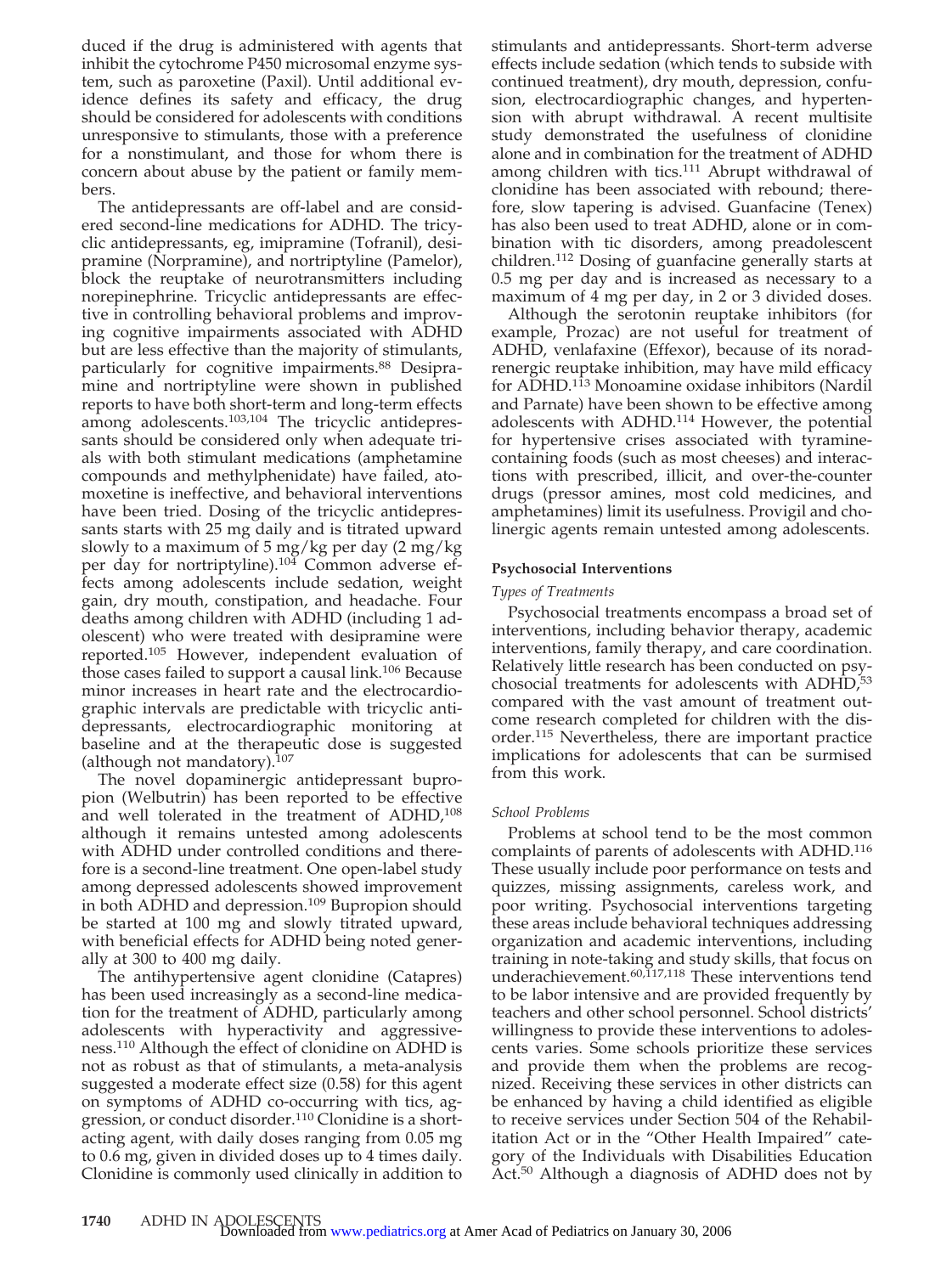itself qualify a student for these services, an adolescent with ADHD is likely to be found eligible if the ADHD is accompanied by significant academic impairment. Physicians may facilitate this process by educating parents about these services (www. ideapractices.org/index) and providing documentation of the diagnosis and impairment.

#### *Substance Use*

Because substance abuse becomes a prominent issue among adolescents, educating parents and patients about the risks and informing them about appropriate local prevention and intervention resources may be very helpful. The data suggest that this should be performed at a relatively young age (<11 years), because youths with ADHD begin their experimentation earlier than do children without the disorder.35,119 Some parents may request that their physician conduct random drug screens. Although parents may want to know the truth about their child's experimentation and use of illegal drugs, conducting these screens against the wishes of the adolescent can affect family relationships seriously. For example, parents who request a drug screen communicate to their child that they no longer trust him or her. Although this may be obviously true in some families, in others this message may disrupt family functioning seriously. Furthermore, it can lead to power struggles and defiance by adolescents who refuse to comply with these screens. Adolescents also may find ways to defeat the validity of the screens, by drinking excessive amounts of water or using products that are readily available via the Internet. Depending on the age of the adolescent and the consent laws in the state, the child's consent may be needed to conduct the screens, and the American Academy of Pediatrics recommends that drug screening not be performed without a child's knowledge and consent except in cases of medical necessity.<sup>120</sup> In addition, parents need to know what to do if the test results are positive. Parents wonder frequently how to respond to this news, and counterproductive responses are not uncommon. Pediatricians conducting drug screens should consult with a toxicologist or addiction professional at the time the test is ordered, to avoid false-positive and false-negative tests.

### *Family Stress*

In addition to concerns about substance use, the cumulative effect of the chronic stress of raising a child with moderate to severe ADHD can take a serious toll on parents.121 Parents respond to this stress in many different ways, and some of these reactions may affect the adolescent, the parents, and the siblings negatively. Simple recognition and assessment of parents' stress and coping can be a useful psychosocial intervention for many parents. Parents may need supportive services, and physician encouragement and appropriate referrals can facilitate this need being met. Although early reports indicate that parent training and family therapy are not as effective for adolescents with ADHD and their families as they have been for children with

ADHD,<sup>122</sup> these interventions can be helpful for some parents and should be considered for families exhibiting significant distress. Furthermore, some forms of family therapy that have not been assessed directly with families of adolescents with ADHD have been found to be effective with families of adolescents with problems such as substance abuse and should be evaluated with this population.<sup>123</sup>

#### *Social Impairment*

The social impairment reported frequently to accompany ADHD among children continues into adolescence.124 The consequences of these problems may be even greater for adolescents than for children, because the cruelty of peer rejection and bullying can be greatest in the young adolescent years. In addition, social impairment with ADHD increases the risk for substance use and other problems.125 Effective psychosocial treatments for adolescents with social impairment have not been reported, although modest results were observed in initial studies of comprehensive and intensive psychosocial treatment programs.117 These interventions incorporated novel techniques, including videotape reviews of naturally occurring social behavior, and emphasized strategies to facilitate generalization. Many traditional social skills interventions fail to generalize to natural settings and have minimal impact on social functioning<sup>126,127</sup> or have not been evaluated with adolescents.128

#### *Driving*

The data describing automobile accidents and traffic violations involving adolescents with ADHD are likely to lead many parents of these young drivers to ask their physicians for guidance.<sup>61</sup> Unfortunately, there are no reports of effective psychosocial interventions for this problem and only preliminary information on the potential benefits of medication.129 Parent management strategies related to the use of an automobile have implications for this difficult area. Parents may restrict the peers who can ride with their adolescent driver, limit the time of day the car can be used, and provide close monitoring. The risks associated with driving problems are increased significantly if the adolescent is experimenting with drugs or alcohol.129 Parents should be encouraged to discuss this topic regularly with their teenager and to follow up aggressively on any suspicions. In some situations, maintaining driving privileges may be contingent on demonstrating responsible behavior in other settings, such as home and school, and possibly participating in laboratory testing for drugs. For some adolescents with ADHD, it may be important to plan medication dosing so that the adolescents have coverage during periods in which they are likely to be driving.

Primary care physicians are being incorporated increasingly into important roles in the delivery of universal and selective psychosocial mental health services.<sup>130,131</sup> Implementing these basic psychosocial interventions in a busy pediatric practice is likely to be a challenge. Because of the wide range of impairment among adolescents with ADHD, care is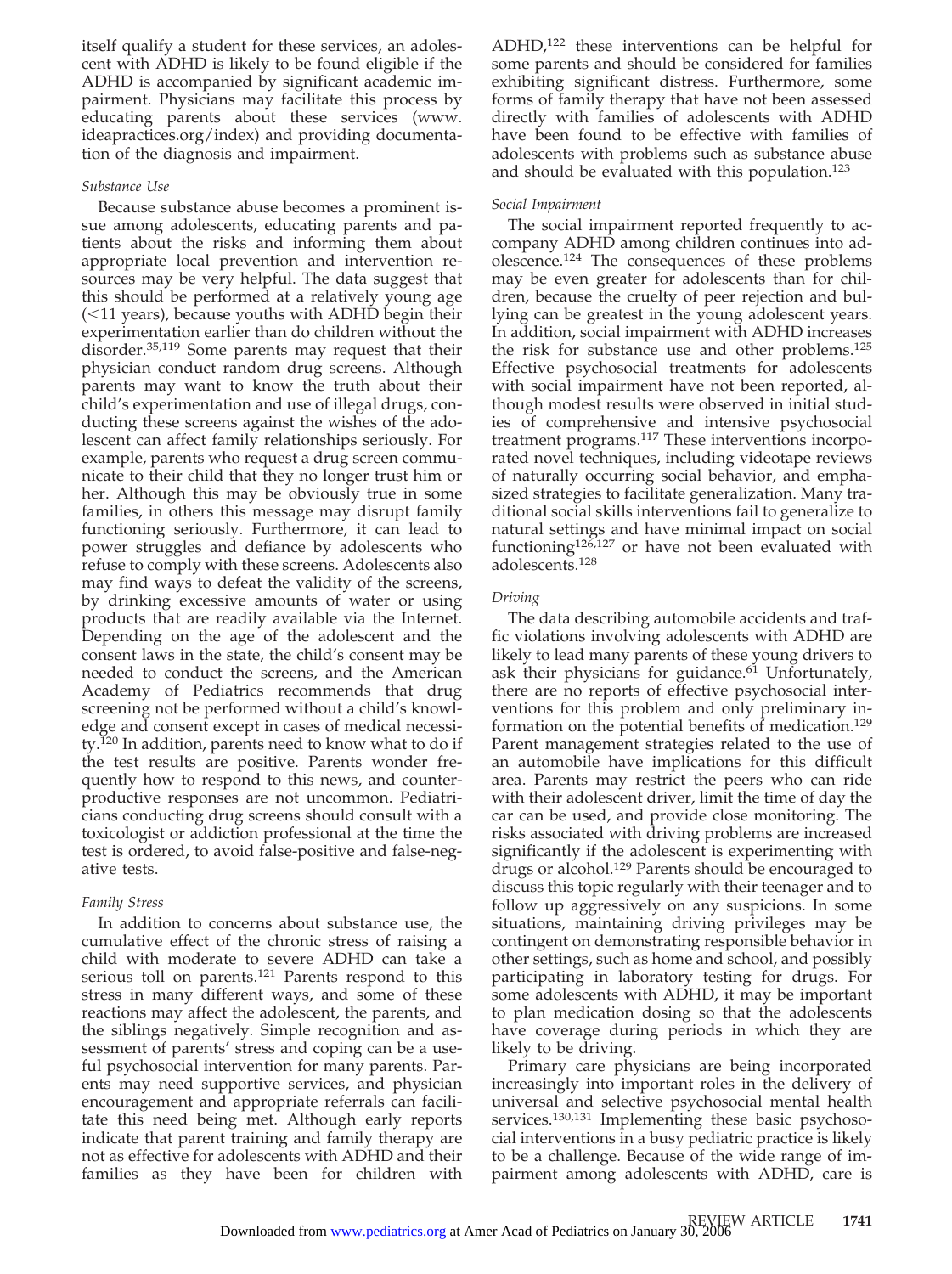often provided by a variety of professionals. As other providers become involved, the coordination of care becomes a central issue and can be facilitated by the sharing of information about the services and measures of progress. This system is part of the medical home concept.<sup>132</sup> Collaborating with a qualified psychologist or mental health counselor with expertise working with adolescents and behavioral techniques can be a practical solution; however, there are many communities without providers with expertise in these areas. Counselors and teachers at secondary schools may provide many of these services and may be very interested in collaborating with a physician practice.

#### **TRANSITION TO ADULTHOOD**

#### **Insurance Coverage**

The peer-reviewed medical literature about the transition from secondary education for young people with ADHD is sparse. It is clear, however, that the move to increasing independence and postsecondary training is fraught with difficulties for all adolescents with chronic medical conditions.133 Before they can begin to consider training and other issues, they would benefit from finding ways to continue medical care and maintain at least the semblance of a medical home.

Even in childhood, health insurance for individuals with ADHD is limited. A survey of Children and Adults with Attention-Deficit/Hyperactivity Disorder members<sup>134</sup> found that 82% of health insurance policies held by a sample of members contained assessment of ADHD limitations and 24% of health policies did not cover the treatment of ADHD; of the 76% of policies that covered the treatment of ADHD, 83% contained treatment limits. In addition, the outof-pocket obligations were higher than for other health conditions and were similar to those for other psychiatric conditions.

The insurance coverage issues are magnified when a child becomes an adult. At a time when many of the family structures that have supported them through their school careers begin to change and become more tenuous, adolescents' ability to obtain and fund medical care decreases precipitously. Young adults, 18 to 24 years of age, are more likely than any other age group to be uninsured.<sup>135</sup> Of Americans between the ages of 18 and 24 years, 31.6% are without medical insurance, compared with 12.0% for those  $\leq$ 18 years of age.<sup>136</sup> Many commercial policies no longer cover young people under their parents' policies, particularly if the young people are not enrolled full-time in college or other advanced training.136 Because the median costs of health care for individuals with ADHD are twice those for individuals without  $ADHD<sub>137</sub>$  obtaining private health insurance on their own before they are employed full-time is likely to be difficult for individuals with ADHD. Government health care programs also cease after age 18 for unmarried people without children.<sup>138</sup> The ability to pay for continuing medical care and medication therefore becomes a critical issue for young adults with ADHD, which is

complicated by preexisting-condition exclusions present in many policies.

#### **Access to Care**

After reaching the age of majority, fewer young people are cared for by pediatricians, and family and adult physicians may be less comfortable dealing with young people with ADHD. Although some patients continue care for ADHD through the services of the psychiatric community, the inability of these physicians to provide comprehensive medical services would preclude their replacing a medical home model for their patients,<sup>139,140</sup> which would be provided ideally by the patient's pediatrician. College health services may provide support for individuals who are enrolled in college, but such services cannot be expected to offer comprehensive care when the student is home or outside the school calendar. Whenever possible, it is important to have a plan on how to transition these individuals into the adult health care system.

### **Anticipatory Guidance**

The need for pediatricians and other health professionals to provide anticipatory guidance to their graduating patients with ADHD is important. Adolescents with ADHD who are leaving home for what may be the first time are particularly vulnerable to the consequences of sudden diminution of parental supervision. In preparing students with ADHD for being away at school, physicians need to caution them about the increased risk of their becoming smokers<sup>141</sup> and their increased risk of driving-related morbidities.56 In addition to a general warning to college-bound students to avoid binge drinking, students with ADHD need to know that they have an increased long-term risk of alcohol and illicit drug use if they are not receiving appropriate treatment.142 Individuals preparing for college need to become aware of how to navigate the complexities of dealing with college scheduling and course planning, acquiring study skills, and learning to access any special services for students with ADHD that their college may offer. They also need to deal with the more basic problems of following a schedule on their own and taking their medication reliably. There are several educational materials that may be useful for them to read.143–145 They should be reminded of the potential for theft in keeping a controlled substance in their dormitory rooms and the hazards of sharing or selling controlled substances to their peers.<sup>146</sup>

### **Testing Accommodations**

Both the SAT<sup>147</sup> and ACT<sup>148</sup> have processes in place to allow students with ADHD to apply for special accommodations, including extended testing time. However, there are strict requirements for the type and timing of documentation required. Details are available at the Educational Testing Service Web site (www.ets.org/disability/adhdplcy.html). Both testing services have subscribed to the basic tenets established by the Consortium on ADHD Documen $tation<sup>149</sup>$  and have ceased flagging tests taken with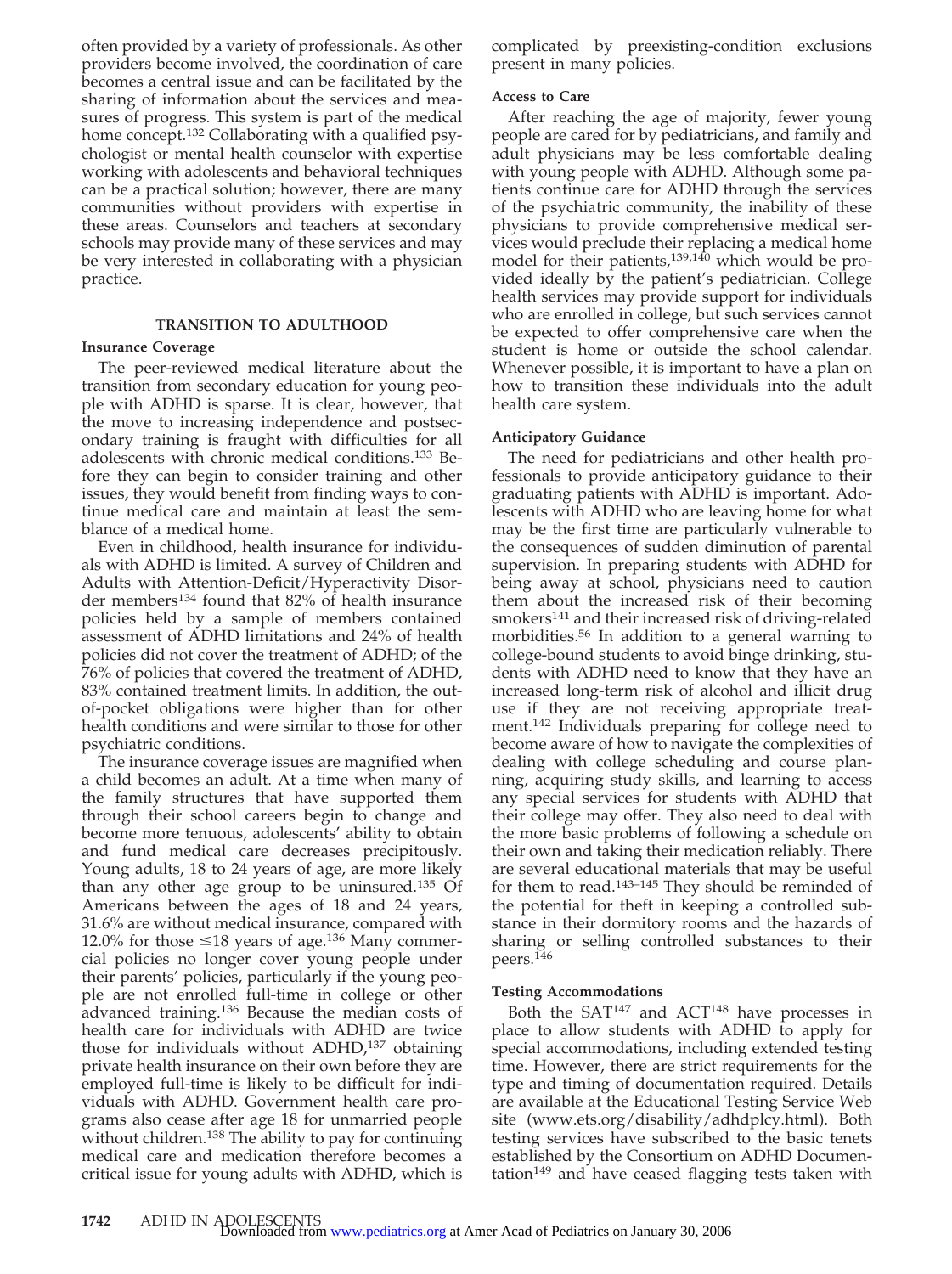special accommodations.150 For consideration for military service, each enlistee must take and pass the Armed Services Vocational Aptitude Battery, a timed test for which no accommodations are permitted.<sup>143</sup>

#### **Military Enlistment**

Enlistment in the military is uncertain for those with ADHD. The reasons for rejection for appointment, enlistment, or induction include a history of immaturity and impulsiveness, a chronic history of academic skill deficits that interfere with work or school after age 12, and the current use of medication to improve or to maintain academic skills. Under certain circumstances, individual military services may grant waivers to individuals who do not meet the basic eligibility criteria. Demonstrating success in either school or work for a certain period of time without the use of medication is basic in whether a waiver will be granted.<sup>143</sup>

#### **PLANNING FOR THE FUTURE**

Planning for the future is complicated for all graduating high school students but offers special challenges for those with ADHD. Educational attainment is less for patients with ADHD, and their future occupational outcomes are of lower ranking than those of their cohorts.<sup>151</sup> Young people who have ADHD, predominantly inattentive type, or ADHD, combined type, have fewer years of school and are less likely to graduate from college, compared with young people without ADHD. Furthermore, youths with the combined type of ADHD have higher rates of oppositional defiant disorder, suicide attempts, and arrests than do those with the inattentive type.152

High school, college, and other counselors have made themselves available to help such students, and vocational tests are available to help assess likely job satisfaction, but the usefulness of such assistance for this population is not well documented in the medical literature. Anecdotally, special services programs provided by colleges seem to fulfill real needs for students with ADHD, including providing late course-dropping dates, special registration assistance, adaptive equipment such as computers, and note-takers for qualifying students.<sup>153</sup> Some communities offer support for students with ADHD through state vocational rehabilitation services or through ADHD coaching services.154 Although there is little research in this area, there are a number of organizations, publications, and websites offering information, encouragement, and support to adolescents making the transition from secondary school to work or postsecondary education.155–162

#### **FUTURE RESEARCH**

Although much progress has been made in our understanding of the diagnosis and treatment of ADHD, much has yet to be researched, particularly for adolescents. It is clear that the current diagnostic criteria, although valid for children, may need to be modified for adolescents and adults, to reflect the developmental changes that take place as children approach adulthood. How the subtypes change in the transition from childhood to adolescence and

how the patterns of comorbidities change need to be identified more clearly. The recent pressure and incentives that the government has placed on the pharmaceutical industry have increased the number of pharmaceutical company-sponsored studies among adolescents. However, additional studies are required to clarify how medication needs, types, dosages, and frequencies of administration differ among adolescents and adults, compared with children. Given the developmental significance of social functioning, additional studies of the development and evaluations of psychosocial interventions targeting these behaviors are greatly needed. The unique aspects of obtaining adolescents' adherence to treatment are important factors requiring clarification. Lastly, longitudinal studies examining the outcomes for adolescents and adults are required to identify more clearly the course of the disorder and the impact of treatment.

#### **ACKNOWLEDGMENTS**

This study was supported in part by the National Resource Center on AD/HD, a program of Children and Adults with Attention-Deficit/Hyperactivity Disorder. The National Resource Center is funded by the Centers for Disease Control and Prevention under cooperative agreement R04-CCR321831.

We thank Edward Zimmerman, Karen Wanatowicz, and Regina Martinez for help with preparation of the manuscript.

#### **REFERENCES**

- 1. Olfson M. Diagnosing mental disorders in office-based pediatric practice. *J Dev Behav Pediatr.* 1992;13:363–365
- 2. Rappley MD, Gardiner JC, Jetton JR, Houang RT. The use of methylphenidate in Michigan. *Arch Pediatr Adolesc Med.* 1995;149:675– 679
- 3. Ruel JM, Hickey P. Are too many children being treated with methylphenidate? *Can J Psychiatry.* 1992;37:570 –572
- 4. Bakwin H, Bakwin R. *Clinical Management of Behavior Disorders in Children*. Philadelphia, PA: WB Saunders; 1966
- 5. Biederman J, Farone S, Milberger S, et al. A prospective 4-year follow-up study of attention-deficit hyperactivity and related disorders. *Arch Gen Psychiatry.* 1996;53:437– 446
- 6. Ingram S, Hechtman L, Morgenstern G. Outcome issues in ADHD: adolescent and adult long-term outcome. *Ment Retard Dev Disabil Res Rev.* 1999;5:243–250
- 7. Milich R, Loney J. The role of hyperactivity and aggressive symptomatology in predicting adolescent outcome among hyperactive children. *J Pediatr Psychol.* 1979;4:93–112
- 8. Barkley R, Anastopoulos A, Buevremont DC, et al. Adolescents with ADHD: patterns of behavioral adjustment, academic functioning, and treatment utilization. *J Am Acad Child Adolesc Psychiatry.* 1991;30: 752–761
- 9. American Psychiatric Association. *Diagnostic and Statistical Manual of Mental Disorders*. 4th ed, text rev. Washington, DC: American Psychiatric Association; 2000
- 10. Carlson C, Mann M. Sluggish cognitive tempo predicts a different pattern of impairment in the attention deficit hyperactivity disorder, predominantly inattentive type. *J Clin Child Adolesc Psychol.* 2002;31: 123–129
- 11. Milich R, Balentine AC, Lynam DR. ADHD combined type and ADHD predominantly inattentive type are distinct and unrelated disorders. *Clin Psychol Sci Pract.* 2001;8:463– 488
- 12. Hoy E, Weiss G, Minde K, Cohen N. The hyperactive child at adolescence: emotional, social, and cognitive functioning. *J Abnorm Child Psychol.* 1978;6:311–324
- 13. Barkley R, Anastopoulos AD, Guevremont DC, Fletcher KE. Adolescents with attention deficit hyperactivity disorder: mother-adolescent interactions, family beliefs and conflicts, and maternal psychopathology. *J Abnorm Child Psychol.* 1992;20:263–288
- 14. Stewart M, Mendelson W, Johnson NE. Hyperactive children as adolescents: how they describe themselves. *Child Psychiatry Hum Dev.* 1973;4:3–11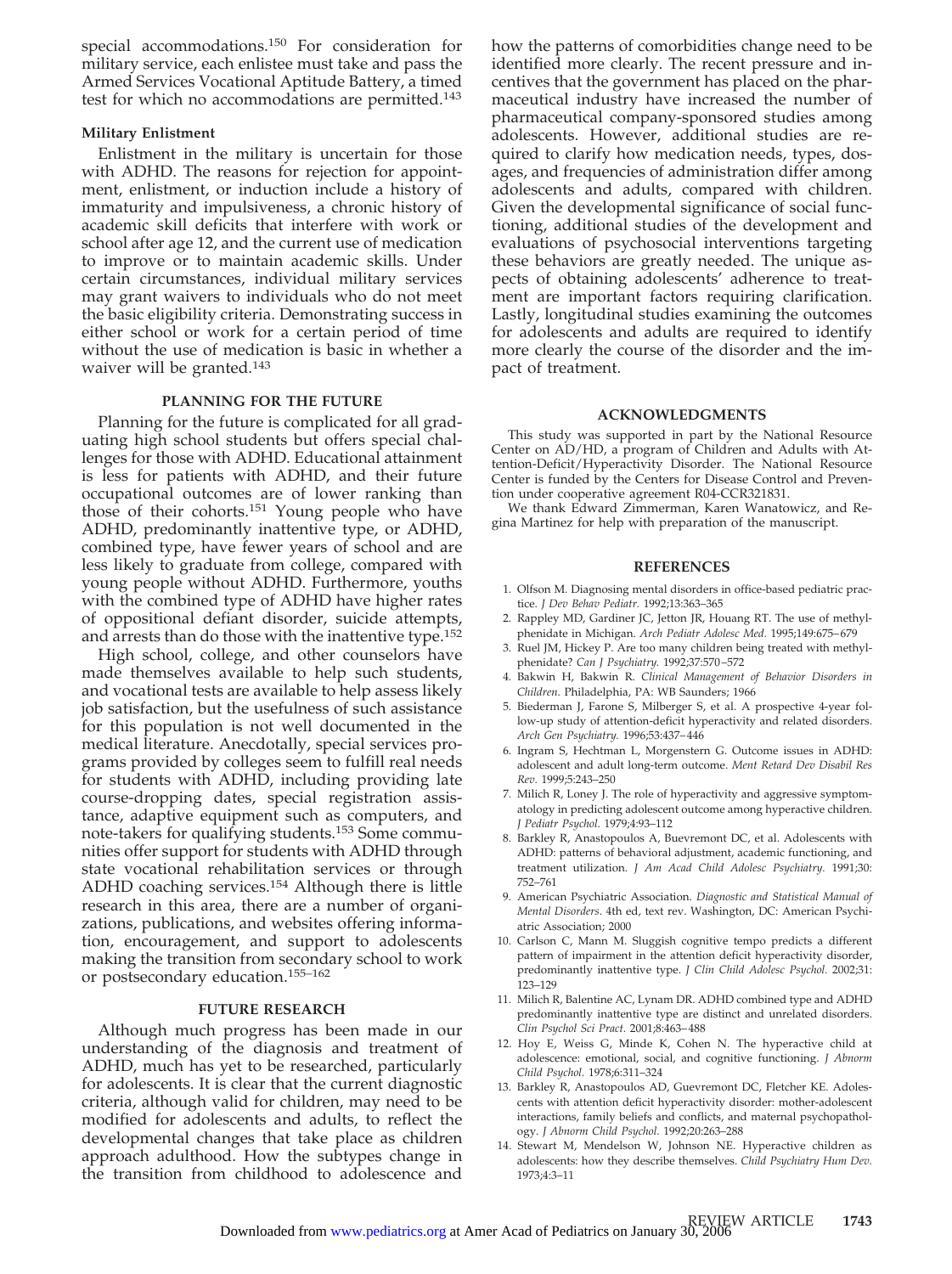- 15. Corkum P, Moldofsky H, Hogg-Johnson S, et al. Sleep problems in children with attention-deficit/hyperactivity disorder: impact of subtype, comorbidity, and stimulant medication. *J Am Acad Child Adolesc Psychiatry.* 1999;38:1285–1293
- 16. Stein D, Pat-Horenczyk R, Blank S, et al. Sleep disturbances in adolescents with symptoms of attention-deficit/hyperactivity disorder. *J Learn Disabil.* 2002;35:268 –275
- 17. Barkley R. *Attention Deficit Hyperactivity Disorder: A Handbook for Diagnosis and Treatment*. New York, NY: Guilford Press; 1998
- 18. Fergusson D, Horwood LJ, Lynskey MT. Prevalence and comorbidity of DSM-III-R diagnoses in a birth cohort of 15 year olds. *J Am Acad Child Adolesc Psychiatry.* 1993;32:1127–1134
- 19. Fischer M, Barkley RA, Smallish L, Fletcher K. Young adult follow-up of hyperactive children: self-reported psychiatric disorders, comorbidity, and the role of childhood conduct problems and teen CD. *J Abnorm Child Psychol.* 2002;30:463– 475
- 20. Manuzza S, Klein RG, Bessler A, et al. Adult outcomes of hyperactive boys. *Arch Gen Psychiatry.* 1993;50:565–576
- 21. Rasmussen P, Gillberg C. Natural outcome of ADHD with developmental coordination disorder at age 22 years: a controlled, longitudinal, community-based study. *J Am Acad Child Adolesc Psychiatry.* 2000; 39:1424 –1431
- 22. Weiss G, Hechtman LT. *Hyperactive Children Grown Up*. New York, NY: Guilford Press; 1986
- 23. Bird H, Gould MS, Staghezza BM. Patterns of diagnostic comorbidity in a community sample of children aged 9 through 16 years. *J Am Acad Child Adolesc Psychiatry.* 1993;32:361–368
- 24. Kessler R. Prevalence of adult ADHD in the United States: results from the National Comorbidity Study Replication (NCS-R). Presented at the 157th annual meeting of the American Psychiatric Association; May 1– 6, 2004; New York, NY
- 25. Pearson D, Santos CW, Casat CD, et al. Treatment effects of methylphenidate on cognitive functioning in children with mental retardation and ADHD. *J Am Acad Child Adolesc Psychiatry.* 2004;43:677– 685
- 26. American Psychiatric Association. *Diagnostic and Statistical Manual of Mental Disorders*. 4th ed. Washington, DC: American Psychiatric Association; 1994
- 27. Connor D, Edwards G, Fletcher KE, et al. Correlates of comorbid psychopathology in children with ADHD. *J Am Acad Child Adolesc Psychiatry.* 2003;42:193–200
- 28. Gammon G, Brown T. Fluoxetine and methylphenidate in combination for treatment of attention deficit disorder and comorbid depressive disorder. *J Child Adolesc Psychopharmacol.* 1993;3:1–10
- 29. Lewinsohn P, Rohde P, Seeley JR. Adolescent psychopathology, III: the clinical consequences of comorbidity. *J Am Acad Child Adolesc Psychiatry.* 1995;34:510 –519
- 30. Faraone S, Biederman J, Wozniak J, et al. Is comorbidity with ADHD a marker for juvenile-onset mania? *J Am Acad Child Adolesc Psychiatry.* 1997;36:1046 –1055
- 31. Geller B, Zimmerman B, Williams M, et al. DSM-IV mania symptoms in a prepubertal and early adolescent bipolar disorder phenotype compared to attention-deficit hyperactive and normal controls. *J Child Adolesc Psychopharmacol.* 2002;12:11–25
- 32. Wilens T. Alcohol and other drug use and attention deficit hyperactivity disorder. *Alcohol Health Res World.* 1998;22:127–130
- 33. Schubiner H, Tzelepis A, Milberger S. Prevalence of attention deficit hyperactivity disorder and conduct disorder among substance abusers. *J Clin Psychiatry.* 2000;61:244 –251
- 34. Biederman J, Wilens T, Mick E, et al. Is ADHD a risk factor for psychoactive substance use disorders? Findings from a four-year prospective follow-up study. *J Am Acad Child Adolesc Psychiatry.* 1997;36: 21–29
- 35. Carroll K, Rounsaville BJ. History and significance of childhood attention deficit disorder in treatment-seeking cocaine abusers. *Compr Psychiatry.* 1993;34:75– 82
- 36. Biederman J, Wilens T, Mick E, et al. Psychoactive substance use in adults with attention deficit hyperactivity disorder (ADHD): effects of ADHD and psychiatric comorbidity. *Am J Psychiatry.* 1995;52: 1652–1658
- 37. Molina B, Pelham W. Childhood predictors of adolescent substance use in a longitudinal study of children with ADHD. *J Abnorm Psychol.* 2003;112:497–507
- 38. Satterfield J, Hoppe C, Schell A. A prospective study of delinquency in 110 adolescent boys with attention deficit hyperactivity disorder and 88 normal adolescent boys. *Am J Psychiatry.* 1982;139:795–798
- 39. Katusic S, Barbaresi W, Colligan R. Substance abuse among ADHD cases: a population-based birth cohort study. Presented at the annual

meeting of the Pediatric Academic Societies; May 3-6, 2003; Seattle, WA

- 40. Hartsough C, Lambert NM. Pattern and progression of drug use among hyperactives and controls: a prospective short-term longitudinal study. *J Child Psychol Psychiatry.* 1987;28:543–553
- 41. Lambert N, Hartsough C. Prospective study of tobacco smoking and substance dependence among samples of ADHD and non-ADHD subjects. *J Learn Disabil.* 1998;31:533–544
- 42. Faraone SV, Wilens T. Does stimulant treatment lead to substance use disorders? *J Clin Psychiatry.* 2003;11(suppl 64):9 –13
- 43. Kempel P, Lampe K, Parnefjord R, et al. Auditory-evoked potentials and selective attention: different ways of information processing in cannabis users and controls. *Neuropsychobiology.* 2003;48:95–101
- 44. Parrot A. Cognitive deficits and cognitive normality in recreational cannabis and ecstasy/MDMA users. *Hum Psychopharmacol.* 2003;18: 89 –90
- 45. Fried P, Watkinson B, James D, Gray R. Current and former marijuana use: preliminary findings of a longitudinal study of effects on IQ in young adults. *CMAJ.* 2002;166:887– 891
- 46. Ehrenreich H, Rinn T, Kunert H. Specific attentional dysfunction in adults following early start of cannabis use. *Psychopharmacology.* 1999; 142:295–301
- 47. Mitsis EM, McKay KE, Schulz KP, et al. Parent-teacher concordance for DSM-IV attention-deficit/hperactivity disorder in a clinic-referred sample. *Child Adolesc Psychiatry.* 2000;39:308 –313
- 48. Molina B, Pelham WE, Blumenthal J, Galiszewski EG. Agreement among teachers' behavior ratings of adolescents with a childhood history of attention deficit hyperactivity disorder. *J Clin Child Psychol.* 1998;27:330 –339
- 49. Evans SW, Allen J, Moore S, Strauss V. Measuring symptoms and functioning of youth with ADHD in middle schools. *J Abnorm Child Psychol.* In press
- 50. Davila RR, Williams ML, MacDonald JT. Memorandum on clarification of policy to address the needs of children with attention deficit disorders within general and/or special education. In: Parker HC, ed. *The ADD Hyperactivity Handbook for Schools*. Plantation, FL: Impact Publications; 1991:261–268
- 51. Kramer TL, Phillips SD, Hargis MB, et al. Disagreement between parent and adolescent reports of functional impairment. *J Child Psychol Psychiatry.* 2004;45:248 –259
- 52. Romano E, Tremblay RE, Vitaro F, et al. Prevalence of psychiatric diagnoses and the role of perceived impairment: findings from an adolescent community sample. *J Child Psychol Psychiatry.* 2001;42: 451– 462
- 53. Smith B, Pelham WE Jr, Gnagy E, et al. The reliability, validity, and unique contributions of self-report by adolescents receiving treatment for attention-deficit/hyperactivity disorder. *J Consult Clin Psychol.* 2000;68:489 – 499
- 54. Brown TE. *Brown ADD Scales for Children and Adolescents*. San Antonio, TX: Psychological Corp; 2001
- 55. Conners C, Wells K. *Conners-Wells Adolescent Self-Report Scale*. North Tonowanda, NY: Multi-Health Systems; 1997
- 56. Barkley R, Murphy K, Kwasnik D. Motor vehicle driving competencies and risks in teens and young adults with attention deficit hyperactivity disorder. *Pediatrics.* 1996;98:1089 –1095
- 57. Tannock R, Brown T. Attention deficit disorders with learning disorders in children and adolescents. In: Brown T, ed. *Attention Deficit Disorders and Comorbidities in Children, Adolescents and Adults*. Washington, DC: American Psychiatric Press; 2000
- 58. Achenbach T, Edelbrock L. *Manual for the Child Behavior Checklist 4 –18 and 1991 Profile*. Burlington, VT: University of Vermont; 1991
- 59. Reynolds C, Kamphouse R. *BASC: Behavior Assessment System for Children Manual*. Circle Pines, MN: American Guidance Service; 1992
- 60. Robin A. *ADHD in Adolescents: Diagnosis and Treatment*. New York, NY: Guilford; 1998
- 61. Barkley R. Driving impairments in teens and adults with attentiondeficit/hyperactivity disorder. *Psychiatr Clin North Am.* 2004;27: 233–260
- 62. Bodenheimer T, Wagner EH, Grumbach K. Improving primary care for patients with chronic illness. *JAMA.* 2002;288:1775–1779
- 63. Bodenheimer T, Wagner EH, Grumbach K. Improving primary care for patients with chronic illness: the chronic care model, part 2. *JAMA*. 2002;288:1909 –1914
- 64. Charach A, Ickowicz A, Schachar R. Stimulant treatment over five years: adherence, effectiveness, and adverse effects. *J Am Acad Child Adolesc Psychiatry*. 2004;43:559 –567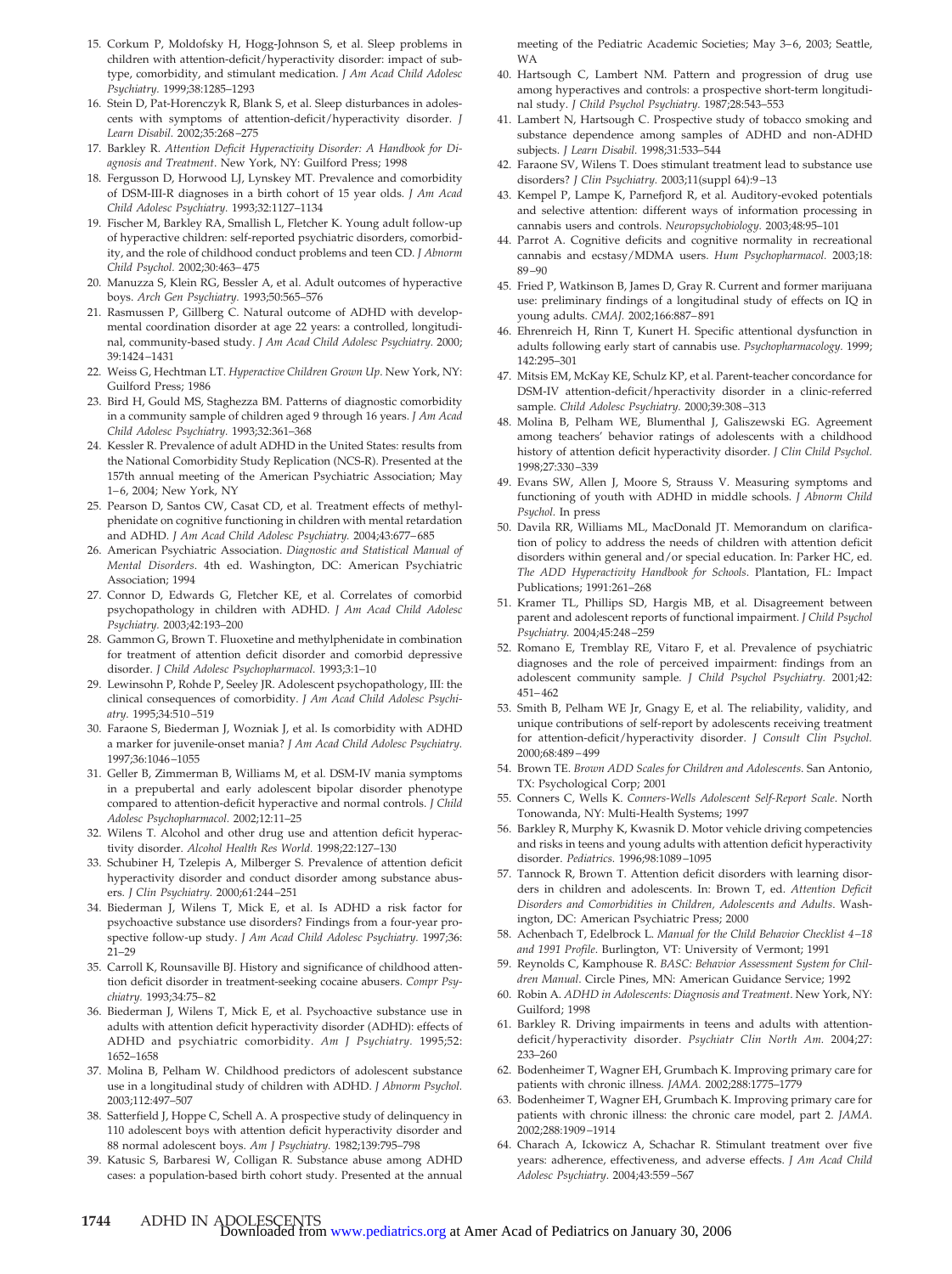- 65. Thiruchelvam D, Charach A, Schachar RJ. Moderators and mediators of long-term adherence to stimulant treatment in children with ADHD. *J Am Acad Child Adolesc Psychiatry.* 2001;40:922–928
- 66. Anderson R, Funnell M. Compliance and adherence are dysfunctional concepts in diabetes care. *Diabetes Educ.* 2000;26:597– 604
- 67. Lindeman M, Behm K. Cognitive strategies and self-esteem as predictors of bracewear noncompliance in patients with idiopathic scoliosis and kyphosis. *J Pediatr Orthopediatr.* 1999;19:493– 499
- 68. Litt I, Cuskey W, Rosenberg A. Role of self-esteem and autonomy in determining medication compliance among adolescents with juvenile rheumatoid arthritis. *Pediatrics.* 1982;69:15–17
- 69. Thompson S, Auslander W, White N. Influence of family structure on health among youths with diabetes. *Health Social Work.* 2001;26:7–14
- 70. Emans S, Grace E, Wood E. Adolescents' compliance with the use of oral contraceptives. *JAMA.* 1987;257:3377–3381
- 71. Martinez J, Bell D, Camacho R. Adherence to antiviral drug regimens in HIV infected adolescent patients engaged in care in a comprehensive adolescent and young adult clinic. *J Natl Med Assoc.* 2000;92:55– 61
- 72. Korsch B, Fine R, Negrete V. Noncompliance in children with renal transplants. *Pediatrics.* 1978;61:872– 876
- 73. Tebbi C. Treatment compliance in childhood adolescence. *Cancer.* 1993; 71:3441–3449
- 74. Creer T, Burns K. Self-management training for children with chronic bronchial asthma. *Psychother Psychosom.* 1979;32:270 –278
- 75. Friedman I, Litt I. Promoting adolescents' compliance with therapeutic regimens. *Pediatr Clin North Am.* 1986;33:955–973
- 76. Cramer J, Mattson R, Prevey M. How often is medication taken as prescribed: a novel assessment technique. *JAMA.* 1989;261:3273–3277
- 77. Cromer B, Steinberg K, Gardner L. Psychosocial determinants of compliance in adolescents with iron deficiency. *Am J Disord Child.* 1989; 143:55–58
- 78. Lloyd A, Horan W, Borgaro W. Predictors of medication compliance after hospital discharge in adolescent psychiatric patients. *J Child Adolesc Psychopharmacol.* 1998;8:133–141
- 79. Slack M, Brooks A. Medication management issues for adolescents with asthma. *Am J Health Syst Pharm.* 1995;52:1417–1421
- 80. Fotheringham M, Sawyer M. Adherence to recommended medical regimens in childhood and adolescence. *J Pediatr Health.* 1995;31:72–78
- 81. Barnett N, Monti P, Wood M. Motivational interviewing for alcoholinvolved adolescents in the emergency room. In: Wagner E, Waldron H, eds. *Innovations in Adolescent Substance Abuse Interventions.* Philadelphia, PA: Elsevier, 2001:143–168
- 82. Colby S, Monti P, Barnett N. Brief motivational interviewing in a hospital setting for adolescent smoking: a preliminary study. *J Consult Clin Psychol.* 1998;66:574 –578
- 83. Dunn C, Deroo L, Rivara F. The use of brief interventions adapted from motivational interviewing across behavioral domains: a systematic review. *Addiction.* 2001;96:1725–1742
- 84. Lawendowski L. A motivational intervention for adolescent smokers. *Prev Med.* 1998;27:39 – 46
- 85. Miller W, Rollnick S. *Motivational Interviewing: Preparing People for Change*. New York, NY: Guilford Press; 2002
- 86. Brown R, Border K, Cingerman S. Adherence to methylphenidate therapy in a pediatric population: a preliminary investigation. *Psychopharmacol Bull.* 1998;21:192–211
- 87. Garland E. Pharmacotherapy of adolescents with attention deficit disorder: challenges, choices and caveats. *J Psychopharmacol.* 1998;12: 385–395
- 88. Spencer T, Biederman J, Wilens T. Pharmacotherapy of attention deficit/hyperactivity disorder: a life span perspective. 1998
- 89. Evans S, Pelham WE, Smith BH, et al. Dose-response effects of methylphenidate on ecologically-valid measures of academic performance and classroom behavior in adolescents with ADHD. *Exp Clin Psychopharmacol.* 2001;9:163–175
- 90. Biederman J, Spencer T, Wilens T. Evidence-based pharmacotherapy for ADHD. *Int J Neuropsychopharmacol.* 2004;7:77–91
- 91. Smith B, Pelham WE, Gnagy E, Yudell RS. Equivalent effects of stimulant treatment for attention-deficit hyperactivity disorder during childhood and adolescence. *J Am Acad Child Adolesc Psychiatry.* 1998; 37:314 –321
- 92. Wilens T. Safety and efficiency of OROS methylphenidate in adolescents with ADHD. Presented at the annual meeting of the American Psychiatric Association; 2004
- 93. Rapport M, Jones J, DuPaul G, et al. Attention deficit disorder and methylphenidate: group and single-subject analysis of dose effects on attention in clinic and classroom settings. *J Clin Psychol.* 1987;16: 329 –338
- 94. Greenhill L, Pliszka S, Dulcan M, et al. Practice parameter for the use of stimulant medications in the treatment of children, adolescents, and adults. *J Am Acad Child Adolesc Psychiatry.* 2002;41:26 – 49
- 95. Swanson J, Greenhill L, Pelham W, et al. Initiating Concerta (OROS methylphenidate HCl) qd in children with attention-deficit hyperactivity disorder. *J Clin Res.* 2000;3:59 –76
- 96. MTA Cooperative Group. National Institute of Mental Health Multimodal Treatment Study of ADHD follow-up: changes in effectiveness and growth after the end of treatment. *Pediatrics.* 2004;113:762–769
- 97. Wilens T. Subtypes of ADHD at risk for substance abuse. Presented at the 157th annual meeting of the American Psychiatric Association; May 1-6, 2004; New York, NY
- 98. Low K, Gendaszek AE. Illicit use of psychostimulants among college students: a preliminary study. *Psychol Health Med.* 2002;7:283–287
- 99. Wilens T, Faraone S, Biederman J, Gunawardene S. Does stimulant therapy of ADHD beget later substance abuse: a metanalytic review of the literature. *Pediatrics.* 2003;11:179 –185
- 100. Michelson D, Faries D, Wernicke J, et al. Atomoxetine in the treatment of children and adolescents with attention deficit hyperactivity disorder: a randomized, placebo-controlled, dose-response study. *Pediatrics.* 2001;108(5). Available at: www.pediatrics.org/cgi/content/ full/108/5/e83
- 101. Michelson D, Allen AJ, Busner J, et al. Once-daily atomoxetine treatment for children and adolescents with attention deficit hyperactivity disorder: a randomized, placebo-controlled study. *J Psychiatry.* 2002; 159:1896 –1901
- 102. Brown T. Atomoxetine and stimulants in combination for treatment of attention deficit hyperactivity disorder: four case reports. *J Child Adolesc Psychophamacol.* 2004;1:129 –136
- 103. Daly J, Wilens T. The use of tricyclic antidepressants in children and adolescents. *Pediatr Clin North Am.* 1998;45:1123–1135
- 104. Prince J, Wilens T, Biederman J, et al. A controlled study of nortriptyline in children and adolescents with attention deficit hyperactivity disorder. *J Child Adolesc Psychopharmacol.* 2000;10:193–204
- 105. Riddle M, Geller B, Ryan N. Another sudden death in a child treated with desipramine. *J Am Acad Child Adolesc Psychiatry.* 1993;32:792–797
- 106. Varley C. Sudden death related to selected tricyclic antidepressants in children: epidemiology, mechanisms and clinical implications. *Paediatr Drugs.* 2001;3:613– 627
- 107. Perrin JM, Stein MT, Amler RW, et al. Clinical practice guideline: treatment of the school-aged child with attention-deficit/hyperactivity disorder. *Pediatrics.* 2001;108:1033–1044
- 108. Conners CK, Casat CD, Gualtieri TC, et al. Buproprion hydrochloride in attention deficit disorder with hyperactivity. *J Am Acad Child Adolesc Psychiatry.* 1996;35:1314 –1321
- 109. Davis W, Bentivoglio P, Racusin R, et al. Bupropion SR in adolescents with combined attention deficit hyperactivity disorder and depression. *J Am Acad Child Adolesc Psychiatry.* 2001;40:307–314
- 110. Conner D, Fletcher K, Swanson J. A meta-analysis of clonidine for symptoms of attention deficit hyperactivity disorder. *J Am Acad Child Adolesc Psychiatry.* 1999;58:1551–1559
- 111. Kurlan R. Treatment of ADHD in children with tics: a randomized controlled trial. *Neurology.* 2002;58:527–536
- 112. Scahill L, Chappell P, Kim Y, et al. A placebo-controlled study of guanfacine in the treatment of children with tic disorders and attention deficit hyperactivity disorder. *Am J Psychiatry.* 2001;158:1067–1074
- 113. Reimherr F, Hedges D, Strong R, Wender P. An open trial of venlafaxine in adult patients with attention deficit hyperactivity disorder. Presented at the annual meeting of the New Clinical Drug Evaluation Unit Program; 1995
- 114. Zametkin A, Rapaport J, Murphy D, et al. Treatment of hyperactive children with monoamine oxidase inhibitors, I: clinical efficacy. *Arch Gen Psychiatry.* 1985;42:962–966
- 115. Pelham WEJ, Wheeler T, Chronis A. Empirically supported psychosocial treatments for attention deficit hyperactivity disorder. *J Clin Child Psychol.* 1998;27:190 –205
- 116. Robin A. Training families with ADHD adolescents. In: Barkley R, ed. *Attention Deficit Hyperactivity Disorder: A Handbook for Diagnosis and Treatment*. New York, NY: Guilford Press; 1990:462– 467
- 117. Evans S, Axelrod JL, Langberg JM. Efficacy of a school-based treatment program for middle school youth with ADHD: pilot data. *Behav Modif.* 2004;28:528 –547
- 118. Evans S, Pelham W, Grudberg M. The efficacy of notetaking to improve behavior and comprehension of adolescents with attention deficit hyperactivity disorder. *Exceptionality.* 1995;5:1–17
- 119. Wilens T, Biederman J, Mick E, et al. Attention deficit hyperactivity disorder (ADHD) is associated with early onset substance use disorders. *J Nerv Ment Dis.* 1997;185:475– 482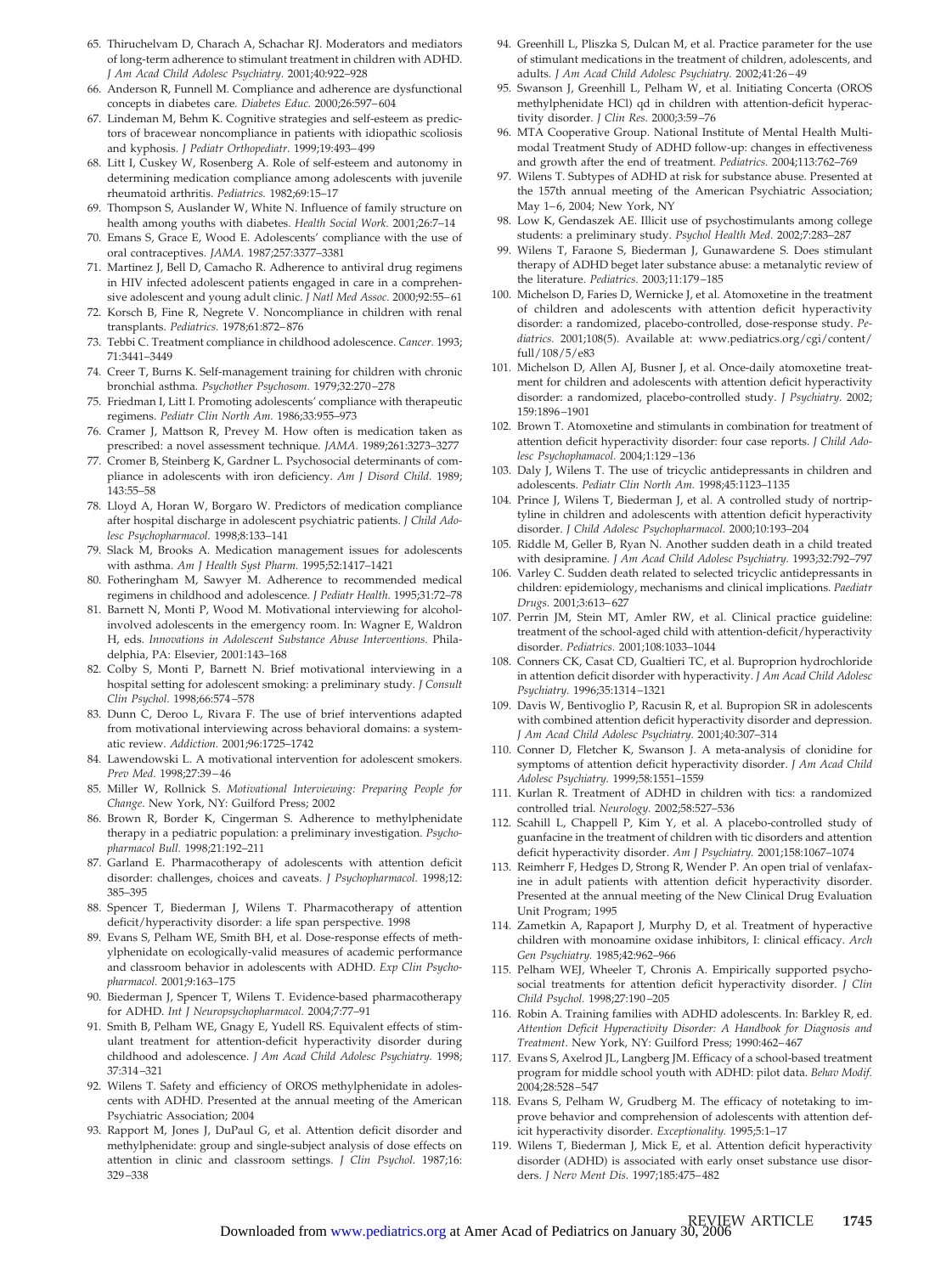- 120. American Academy of Pediatrics, Committee on Substance Abuse. Testing for drugs of abuse in children and adolescents. *Pediatrics.* 1996;98:305–307
- 121. Johnston C, Mash E. Families of children with attention deficit hyperactivity disorder: review and recommendations for future research. *Clin Child Family Psychol.* 2001;4:183–207
- 122. Barkley R, Edwards G, Laneri M, et al. The efficacy of problem solving communication training alone, behavior management training alone, and their combination for parent adolescent conflict in teenagers with ADHD and ODD. *J Consult Clin Psychol.* 2001;69:926 –941
- 123. Waldron H, Slesnick N, Brody JL, et al. Treatment outcomes for adolescent substance abuse at 4- and 7-month assessments. *J Consult Clin Psychol.* 2001;69:802– 813
- 124. Bagwell C, Molina B, Pelham W, Hoza B. Attention deficit hyperactivity disorder and problems in peer relations: predictions from childhood to adolescence. *J Am Acad Child Adolesc Psychiatry.* 2001;40: 1285–1292
- 125. Greene R, Biederman J, Faraone S, et al. Further validation of social impairment as a predictor of substance use disorders: findings from a sample of siblings of boys with and without ADHD. *J Clin Child Psychol.* 1999;28:349 –354
- 126. Evans S, Langberg J, Williams J. Treatment generalization in school based mental health. In: Weist M, Evans S, Lever N, eds. *Handbook of School Mental Health: Advancing Practice and Research*. New York, NY: Kluwer/Plenum; 2003
- 127. Gresham F. Social skills training: should we raise, remodel, or rebuild? *Behav Disord.* 1998;24:19 –25
- 128. Pfiffner LJ, McBurnett K. Social skills training with parent generalization: treatment effects for children with attention deficit disorder. *J Couns Clin Psychol.* 1997;65:794 –757
- 129. Cox D, Merkel R, Penberthy J, et al. Impact of methylphenidate delivery profiles on driving performance of adolescents with attention deficit/hyperactivity disorder: a pilot study. *J Am Acad Child Adolesc Psychiatry.* 2004;43:269 –275
- 130. Alfano C, Zbikowski S, Robinson L, et al. Adolescent reports of physician counseling for smoking. *Pediatrics.* 2002;109:1– 6
- 131. Sanders M, Markie-Dadds C, Turner K. Theoretical, scientific and clinical foundations of the Triple P-Positive Parenting Program: a population approach to the promotion of parenting competence. *Parenting Res Pract Monogr.* 2003;1:1–24
- 132. American Academy of Pediatrics, Medical Home Initiatives for Children With Special Needs Project Advisory Committee. Policy statement: organizational principles to guide and define the child health care system and/or improve the health of all children. *Pediatrics.* 2004;113(suppl):1545–1547
- 133. Blum R. Improving transitions for adolescents with special health care needs from pediatric to adult centered health care. *Pediatrics.* 2002;110: 1301–1335
- 134. Ross E. CHADD members document health insurance problems. *Attention.* 2002;9:8 –9
- 135. Newachek P. Trends in private and public health insurance for adolescents. *JAMA.* 2004;2001:60 – 66
- 136. White P. Access to health care: health insurance consideration for young adults with special health care needs/disabilities. *Pediatrics.* 2002;110:1328 –1333
- 137. Leibson C, Katusic S, Barbaresi W. Use and costs of medical care for children and adolescents with and without attention deficit hyperactivity disorder. *JAMA.* 2001;285:60 – 66
- 138. Social Security Administration, Office of Disability. *Understanding SSI Disability for Children.* Baltimore, MD: Social Security Administration; 2002
- 139. American Academy of Pediatrics, Medical Home Initiatives for Children With Special Needs Project Advisory Committee. The medical home. *Pediatrics.* 2002;110:184 –186
- 140. Kelly A. Implementing transitions for youth with complex chronic conditions using the medical home model. *Pediatrics.* 2002;110: 1322–1327
- 141. Milberger S, Biederman J, Faraone SV, et al. ADHD is associated with early initiation of cigarette smoking in children and adolescents. *J Am Acad Child Adolesc Psychiatry.* 1997;36:37– 44
- 142. Applegate B, Lahey BB, Hart E, et al. Validity of the age-of-onset criterion for ADHD: a report from the DSM-IV field trials. *J Am Acad Child Adolesc Psychiatry.* 1997;36:1211–1221
- 143. National Resource Center on AD/HD. ADHD and the military. Available at: www.ets.org/disability/adhdplcy.html. Accessed April 14, 2005
- 144. Bramer J. *Succeeding in College with Attention Deficit Disorders*. Plantation, FL: Specialty Press; 1996
- 145. Dendy C. *After High School: What's Next? Teenagers with ADD: A Parents' Guide*. Bethesda, MD: Woodbine House; 1995:287–313
- 146. Teter C, McCabe SE, Boyd CJ, Guthrie SK. Illicit methylphenidate use in an undergraduate student sample: prevalence and risk factors. *Pharmacother Ther.* 2003;23:609 – 617
- 147. Educational Testing Service, Office of Disabilities and Testing. *Policy Statement for Documentation of Attention Deficit Hyperactivity Disorder in Adolescents and Adults*. Princeton, NJ: Educational Testing Service; 1999
- 148. ACT. *ACT Policy for Documentation to Support Requests for Testing Accommodations on the ACT Assessment*. Iowa City, IA: ACT; 2004. Available at: www.act.org/aap/disab/policy.html. Accessed April 14, 2005
- 149. Consortium on ADHD Documentation. *Guidelines for Documentation of Attention Deficity Hyperactivity Disorder in Adolescents and Adults*. Consortium on ADHD Documentation; 2004. Available at: www.act.org/ aap/disa/appx.html. Accessed April 14, 2005
- 150. College Board Services for Students with Disabilities. *Nonstandard Designation Removal*. New York, NY: The College Board; 2004. Available at: http://apcentral.collegeboard.com/article/0,3045,149-0-0- 21272,00.html. Accessed April 14, 2005
- 151. Mannuzza S, Klein RG, Bessler A, et al. Educational and occupational outcome of hyperactive boys grown up. *J Am Acad Child Adolesc Psychiatry.* 1997;36:1222–1227
- 152. Murphy K, Barkley RA, Bush T. Young adults with attention deficit hyperactivity disorder: subtype differences in comorbidity, educational and clinical history. *J Nerv Ment Dis.* 2002;190:147–157
- 153. National Resource Center on ADHD. *College Issues for Students with ADHD*. Landover, MD: National Resource Center on ADHD; 2004
- 154. Attention Deficit Disorder Association, Subcommittee on ADD Coaching. *The ADDA Guiding Principles for Coaching Individuals with Attention Deficit Disorder*. Pottstown, PA: Attention Deficit Disorder Association; 2002
- 155. CHADD: Children and Adults with Attention-Deficit/Hyperactivity Disorder. Home page. Available at: www.chadd.org
- 156. National Resource Center on ADHD. Educational issues. Available at: www.help4adhd.org/en/education/college
- 157. Attention Deficit Disorders Association. Home page. Available at: www.add.org
- 158. Dendy CAZ. *Teenagers with ADD: A Parents' Guide*. Bethesda, MD: Woodbine House; 1995
- 159. Bramer JS. *Succeeding in College with Attention Deficit Disorders*. Plantation, FL: Specialty Press; 1996
- 160. Nadeau KG, Littman EB, Quinn PO. *Understanding Girls with AD/HD.* Silver Spring, MD: Advantage Books; 1999
- 161. Taymans JM, West LL. *Selecting a College for Students with Learning Disabilities or Attention Deficit Hyperactivity Disorder (ADHD): ERIC Digest*. Arlington, VA: ERIC Clearinghouse on Disabilities and Gifted Education; 2001
- 162. Dendy CAZ, Zeigler A. *A Bird's-Eye View of Life with ADD and ADHD: Advice from Young Survivors*. Cedar Bluff, AL: Cherish the Children; 2003